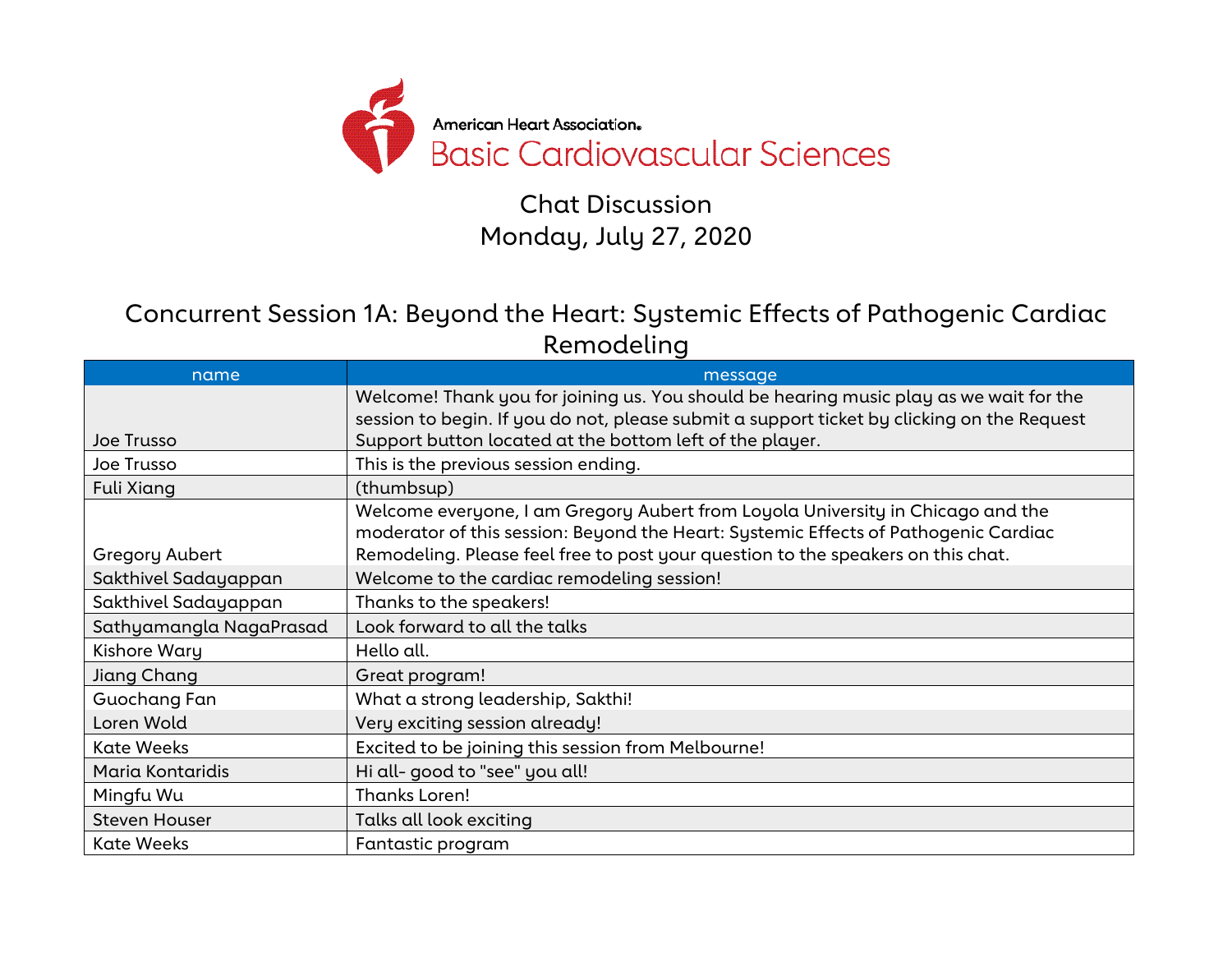| Nora Engel              | Great program                                                                                                                  |
|-------------------------|--------------------------------------------------------------------------------------------------------------------------------|
| Maria Cimini            | Hello everybody :)                                                                                                             |
| Sakthivel Sadayappan    | (thumbsup)                                                                                                                     |
| Mingfu Wu               | Yeah, Good to see you all(blankface)                                                                                           |
| Loren Wold              | On the right hand side, the Notes tab will allow you to take notes during the talk, then you<br>will be emailed afterwards!    |
| Marcello Rota           | Congrats to the organizers!                                                                                                    |
| <b>Dominic DelRe</b>    | very nice! thanks loren!                                                                                                       |
| Sathyamangla NagaPrasad | Thanks Loren, Jill and Sakthi                                                                                                  |
| Priscila Sato           | Hi everybody! Thanks for the notes tip. Will it be automatically sent or do I need to request<br>to be sent to me?             |
| Wenbin Liang            | Hello everyone! greetings from Canada! Great program!                                                                          |
| Loren Wold              | Priscila: I believe the notes are sent after the session ends automatically. However, I do not<br>know for absolute certainty. |
| Priscila Sato           | Thank you                                                                                                                      |
| Mohammad Alkhalaf       | Nice to see you here as well Dr. Wenbin Liang (thumbsup)                                                                       |
| Ronglih Liao            | Thanks to program co-chairs and committee. Great job!!                                                                         |
| Rongxue Wu              | Very nice to see you here                                                                                                      |
| Yi Tan                  | Very exciting program! Thanks Loren, Jill, Sakthi and all the committee!                                                       |
| Loren Wold              | (blowkiss)                                                                                                                     |
| Rebecca Slater          | Priscila: I tested the notes feature during the opening remarks and was indeed sent a copy<br>automatically                    |
| Priscila Sato           | Rebecca: thank you so much. That is great! Saving some trees :)                                                                |
| Frank Li                | good to know!                                                                                                                  |
|                         | Hey Loren, will there be a live Q&A? Also, hello to all, hope everyone is staying safe in this                                 |
| <b>Eduardo Marban</b>   | challenging time!                                                                                                              |
| Raj Kishore             | Hi Eduardo, i believe one need to use chat to ask a question                                                                   |
|                         | Hi Eduardo, You can post your question in this chat during the talks and they will also be a                                   |
| <b>Gregory Aubert</b>   | 15 minutes Q&A at the end of the sessions.                                                                                     |
| <b>Adam Wende</b>       | ♦ interesting studies. Thank you                                                                                               |
| <b>Fuli Xiang</b>       | Very nice talk!                                                                                                                |
| Loren Wold              | Hi Eduardo! There is no LIVE chat, it's all in this box during each session.                                                   |
| Shyam Bansal            | <b>Great Talk!</b>                                                                                                             |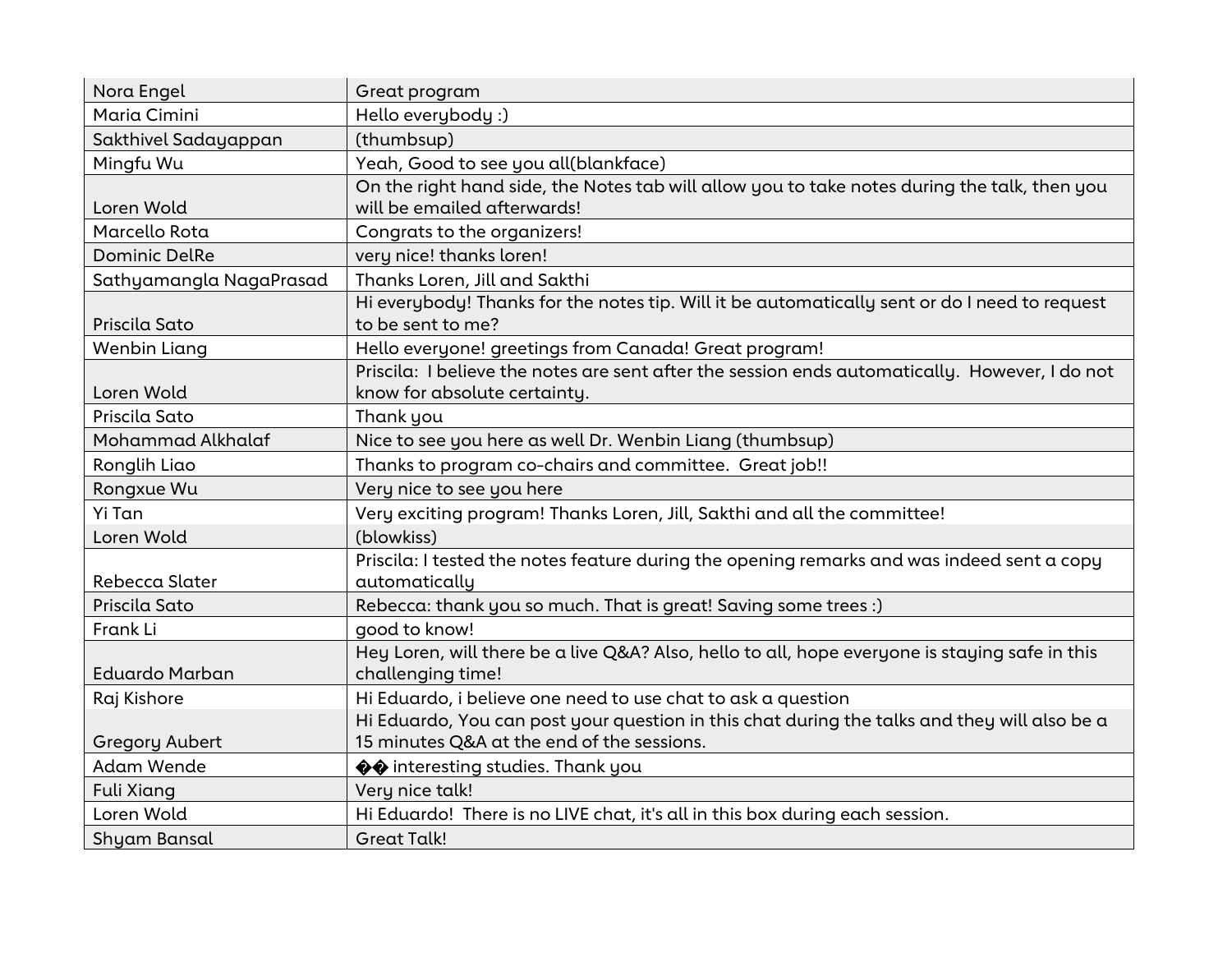| Sathyamangla NagaPrasad | Loren just answered my question!!                                                                                                  |
|-------------------------|------------------------------------------------------------------------------------------------------------------------------------|
| <b>Guo Huang</b>        | Excellent and thorough work, Deepak! Congratulations!                                                                              |
| Hind Lal                | Great work Dr. Srivastava                                                                                                          |
| Binata Joddar           | Very good talk by Dr. Srivastava. thank you so much                                                                                |
| Rongxue Wu              | Great talk!                                                                                                                        |
| <b>Ram Prasad</b>       | Wonderful presentation Dr. Srivastava                                                                                              |
| Loren Wold              | Exciting data Dr. Srivastava!                                                                                                      |
| Sathyamangla NagaPrasad | <b>Excellent talk Deepak!!</b>                                                                                                     |
| Suresh Verma            | <b>Great work Deepak</b>                                                                                                           |
| Santosh Maurya          | Impressive work Dr. Srivastava.                                                                                                    |
| Rajarajan               |                                                                                                                                    |
| AmirthalingamThanda     | Exciting talk Dr. Srivastava.                                                                                                      |
| Kishore Wary            | Enjoyed the presentation by Dr. Srivastava.                                                                                        |
| <b>Yigiang Zhang</b>    | Enjoyed your talk. Thank you, Dr. Srivastava.                                                                                      |
| Mingfu Wu               | Great work, Deepak!                                                                                                                |
| Rongxue Wu              | I wonder does HIPK2 level change in patients with hypertension?                                                                    |
| Shyam Bansal            | Hind: Did you see any Arrythmias in these KO mice?                                                                                 |
| Hind Lal                | <b>No</b>                                                                                                                          |
| Shyam Bansal            | thanks                                                                                                                             |
| Rajasekaran             |                                                                                                                                    |
| NamakkalSoorappan       | Very interesting findings Hind!                                                                                                    |
|                         | How does the increase in inflammation compare to a HF heart, say after severe TAC where                                            |
| <b>Thomas Gillette</b>  | you might see similar dilation and function                                                                                        |
| Hind Lal                | Vanderbilt Arrythmias center help to check the same                                                                                |
| Michelle Parvatiyar     | Did you find any evidence of pathology in other tissues (e.g. skeletal muscle or kidney<br>fibrosis) in your global HIPK2 KO mice? |
| Hind Lal                | Global KO had significant developmental defect. Ko were half the body weight of Ko.                                                |
|                         | So we did not follow a lot on global KO. The less BW of KO are due to defect in fat mass. The                                      |
| Hind Lal                | mucle mass was comparables.                                                                                                        |
| Michelle Parvatiyar     | thanks                                                                                                                             |
| Santosh Maurya          | Dr Lal: What were the control CM-KO?                                                                                               |
| Hind Lal                | both floc and cre control were used.                                                                                               |
| Santosh Maurya          | Did you see any Cre toxicity?                                                                                                      |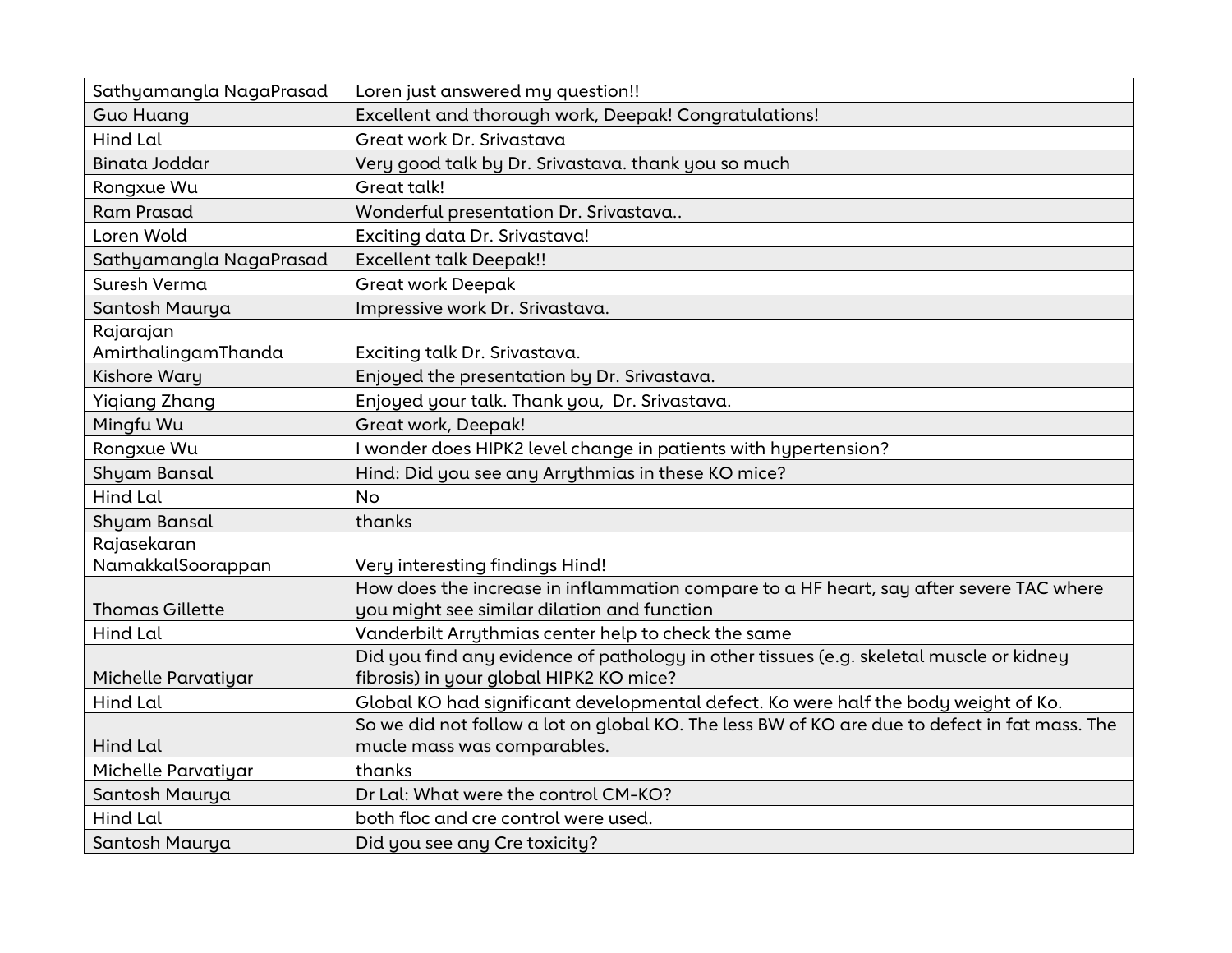| Hind Lal                | sorry-Flox                                                                                                                      |
|-------------------------|---------------------------------------------------------------------------------------------------------------------------------|
| <b>Hind Lal</b>         | and aMHC-Cre                                                                                                                    |
| Sathyamangla NagaPrasad | How does apoptosis (Cardiac) now plays a role in systemic inflammation!!                                                        |
| Hind Lal                | Yes, there was Cre toxicity, as we all know. The KO were compared to the Cre control                                            |
| Santosh Maurya          | Thanks.                                                                                                                         |
| <b>Kishore Wary</b>     | I find your data very interesting. HIPK2 appears to protect cardiomyocyte from intrinsic<br>apoptotic stimuli! it is a comment. |
| Rongxue Wu              | Good job Hind!                                                                                                                  |
| Hind Lal                | Dr. Prasad-inflammation work is very recent-we following this mechanism now                                                     |
| Hind Lal                | Dr. Wary-yes-thats correct                                                                                                      |
| Hind Lal                | Dr. Wu-Thanks                                                                                                                   |
| Xuejun Wang             | Did cardiomyocyte necrosis occur in the KO heart?                                                                               |
| <b>Kishore Wary</b>     | enjoyed your talk                                                                                                               |
| Longsheng Song          | Dr. Lal: What about other family members of HIPK in the heart and heart failure?                                                |
| <b>Hind Lal</b>         | Dr. Wang-No necrosis                                                                                                            |
| Suresh Verma            | Agree Rosie, Great work Hind                                                                                                    |
| Sumanth Prabhu          | Beautiful study, Hind!                                                                                                          |
|                         | It is possible that this is a catch 21 situation wherein initial apoptotic signal initiates a                                   |
| Sathyamangla NagaPrasad | systemic inflammatory reponse?                                                                                                  |
| Joseph Wu               | Great talk Lal!                                                                                                                 |
| Sathyamangla NagaPrasad | Good work!!                                                                                                                     |
| RamcharanSingh Angom    | Very promising.                                                                                                                 |
| <b>Hind Lal</b>         | Dr. Song-Other HIPK familys role is not tested in heart yet.                                                                    |
| <b>Hind Lal</b>         | Dr. Prasad Sir-Thanks                                                                                                           |
| Raj Kishore             | very nice work Hind                                                                                                             |
| <b>Hind Lal</b>         | Raj Sir-Thanks                                                                                                                  |
| Longsheng Song          | It seems HIPK3 expression level is higher than HIPK2 in the heart from GTEx                                                     |
| Sakthivel Sadayappan    | <b>Congrats Hind!! Excellent study!</b>                                                                                         |
| Zhongjian Cheng         | Good job Lal!                                                                                                                   |
| <b>Adam Wende</b>       | Great work as always!                                                                                                           |
| Hind Lal                | Thanks much Sakthi for the opprtunity                                                                                           |
| Rongxue Wu              | Science is more important:)                                                                                                     |
| Hind Lal                | <b>Thanks Adam</b>                                                                                                              |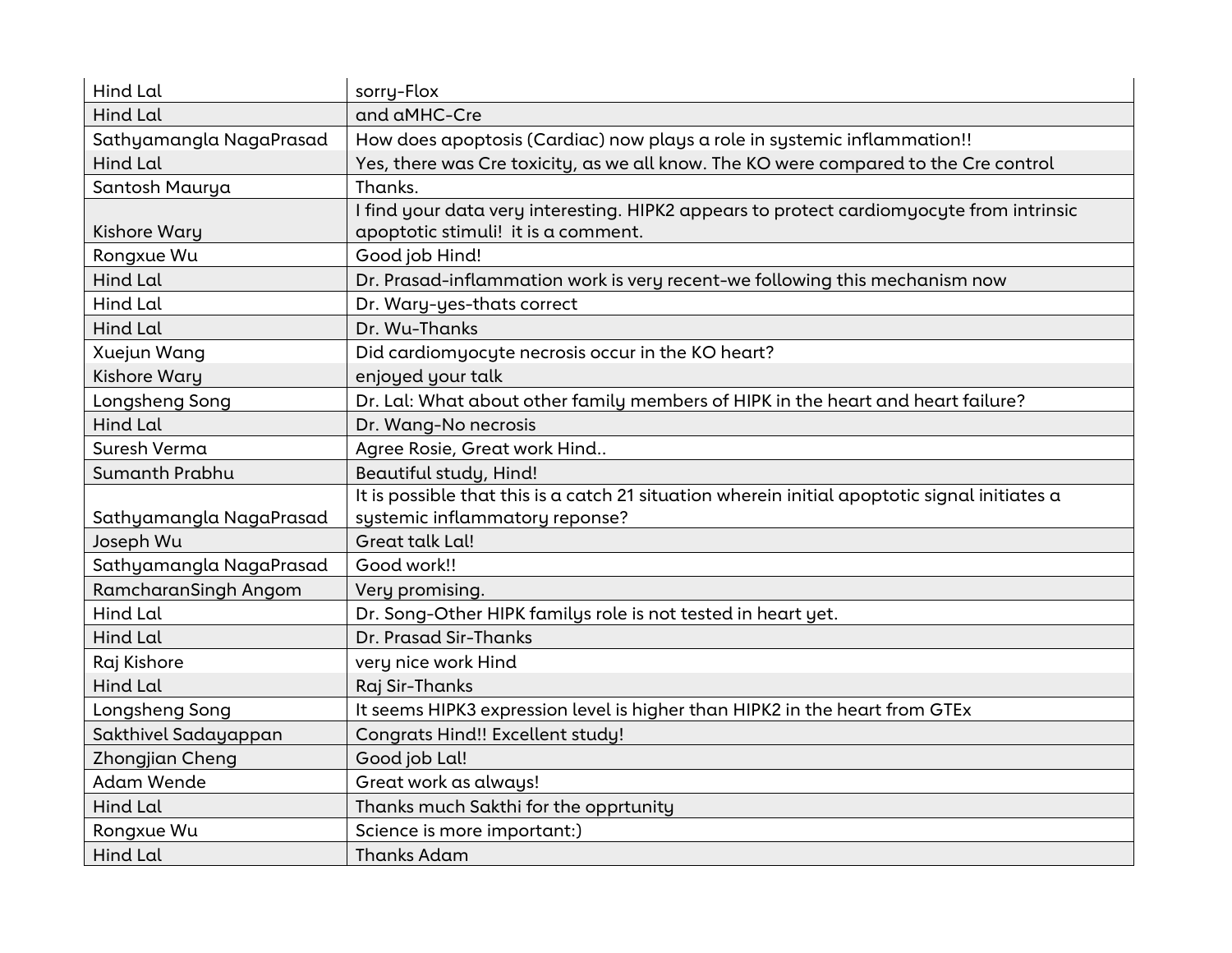|                        | Hi Hind, nice work. Does HIPK2 compete for the same phosphorylation sites as MEK? Or is it          |
|------------------------|-----------------------------------------------------------------------------------------------------|
| Priscila Sato          | upstream of MEK?                                                                                    |
| Suresh Verma           | Here we are for science not for literature.                                                         |
| Rajasingh Johnson      | Nice and strong data!                                                                               |
| Hind Lal               | Hi Priscila-Dont know yet                                                                           |
| Michelle Parvatiyar    | Great talk Hind, very interesting findings!                                                         |
| <b>Hind Lal</b>        | Thanks                                                                                              |
| Venkatesh Sundararajan | <b>Great work Hind!</b>                                                                             |
| <b>Ram Prasad</b>      | Excellent work and wonderful presentation Dr. Lal.                                                  |
| RamcharanSingh Angom   | <b>Beautiful work</b>                                                                               |
| Santosh Maurya         | Excellent work Dr. Lal.                                                                             |
| <b>Anand Singh</b>     | Nice Talk(thumbsup)                                                                                 |
| Danish Sayed           | Good job Hind                                                                                       |
| Luke Potter            | Great talk                                                                                          |
| Hind Lal               | Thanks                                                                                              |
| Shyam Bansal           | Great work, Hind!                                                                                   |
| <b>Hind Lal</b>        | Thanks                                                                                              |
| Jiang Chang            | Great talks!                                                                                        |
| Guochang Fan           | Excellent work, Hind!                                                                               |
| Hind Lal               | Thanks                                                                                              |
| Yajing Wang            | great talk, Hind, did you check the cardomyocyte self regeneration signals since ERK<br>activation? |
| <b>Yaoliang Tang</b>   | Excellent work, Hind                                                                                |
| Hind Lal               | We did not                                                                                          |
| Rajarajan              |                                                                                                     |
| AmirthalingamThanda    | Great talk, Hind                                                                                    |
| Hind Lal               | We did not check the regenration                                                                    |
| <b>Yajing Wang</b>     | okay, thanks, Hind                                                                                  |
| Sudarsan Rajan         | Good Work, Hind! Congratulatios                                                                     |
| Rachelle Crosbiewatson | Really nice story, Hind.                                                                            |
| Hind Lal               | Thanks                                                                                              |
| <b>Fuli Xiang</b>      | Nice work, Hind! Important message for drug development!                                            |
| Hind Lal               | I hope so                                                                                           |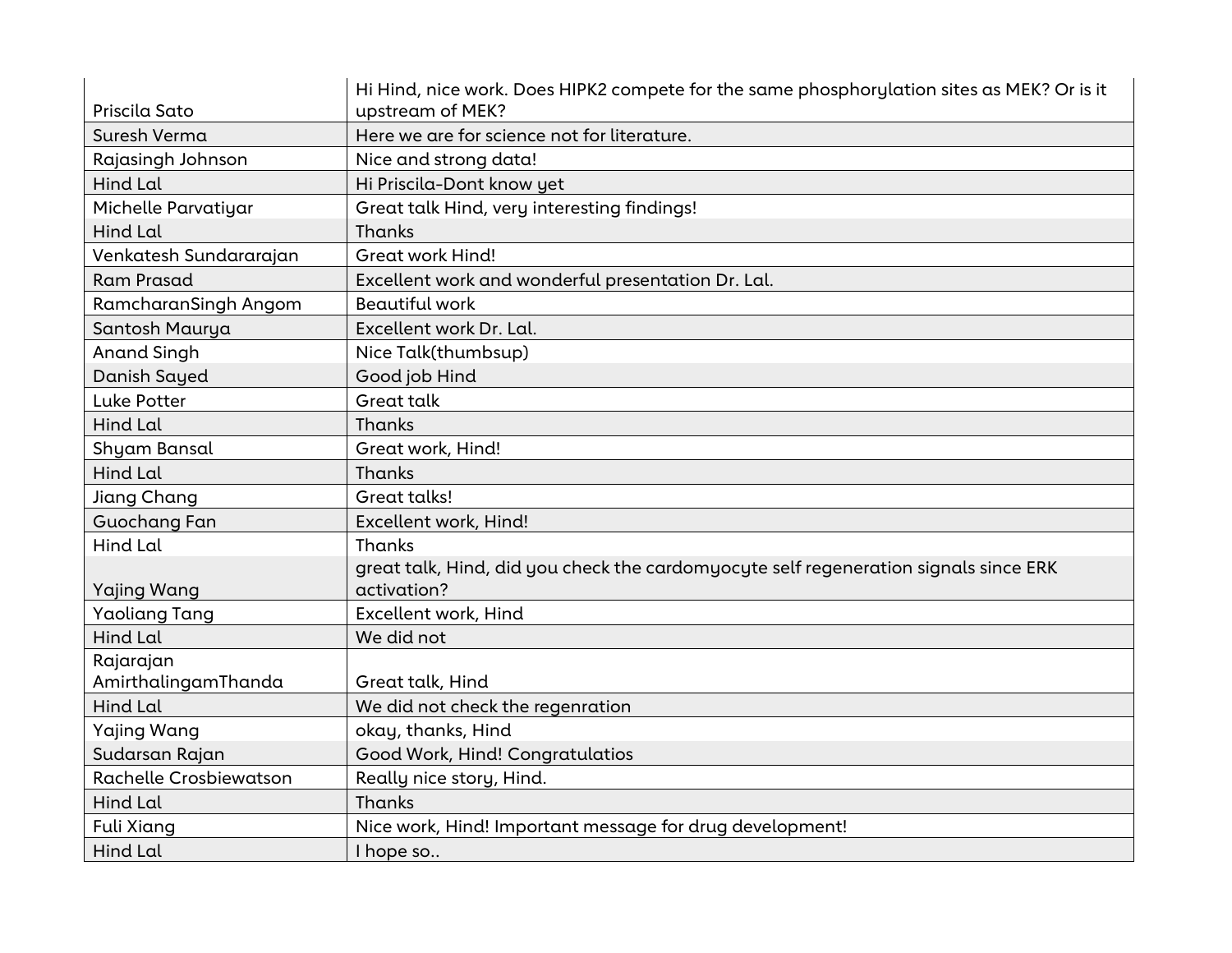| <b>Yajing Wang</b>      | Hind, nice to 'see' you                                                                    |
|-------------------------|--------------------------------------------------------------------------------------------|
| Cassandra Awgulewitsch  | Thanks for the talk Hind!                                                                  |
| Hind Lal                | Thanks Casandra!                                                                           |
| Dhanendra Tomar         | Dr. Hind, great talk, impressive work!!                                                    |
| Sakthivel Sadayappan    | Thanks Dr. Song for presenting your work at the 2020 BCVS virtual session!!                |
| Guochang Fan            | Dr. Song: How big is JP2 protein?                                                          |
|                         | Beautiful study, Hind! Look forward to more discoveries about the function of Hipk2 in the |
| <b>Guo Huang</b>        | future.                                                                                    |
| Joseph Wu               | <b>Congrats Long-Sheng!</b>                                                                |
| Longsheng Song          | Thank you, Sakthi, for this great opportunity.                                             |
| <b>Jiang Chang</b>      | Good to hear your talk! Excellent work Hind!                                               |
| <b>Hind Lal</b>         | <b>Thanks Jiang</b>                                                                        |
| David Paik              | Great to see my former colleagues from Vanderbilt! #AnchorDown                             |
| Hind Lal                | Same here                                                                                  |
| <b>Jiang Chang</b>      | Enjoying your talk now Longsheng                                                           |
| Guochang Fan            | Which Calpain isoform here?                                                                |
| Longsheng Song          | Thank you, Joe and Changjiang.                                                             |
| Xuejun Wang             | Enjoying your talk now, Longsheng.                                                         |
| Rongxue Wu              | Nice talk Longsheng                                                                        |
| Longsheng Song          | Guochang, here we use calpain 1 in the in vitro assay                                      |
| Rongxue Wu              | Very interesting work                                                                      |
| Hind Lal                | Nice work Longsheng                                                                        |
| Guochang Fan            | Thanks, Long-Sheng! Excellent work.                                                        |
|                         | Thanks to the BCVS organizing committee for providing an excellent opportunity to share    |
| Hind Lal                | our findings.                                                                              |
| Di Lang                 | Nice talk Dr. Song!                                                                        |
|                         | Dr. Hind, that was an awesome talk! As a high school student, I could follow along very    |
| Snekha Rajasekaran      | easily. Thank you!!!                                                                       |
| Laihua Xie              | Great work Long-Sheng!                                                                     |
| Suresh Verma            | great work Long-Sheng!                                                                     |
| Hind Lal                | Thanks Snekha!                                                                             |
| Longsheng Song          | thanks, Lai-Hua, Rongxue, and Hind.                                                        |
| Sathyamangla NagaPrasad | Nice work Long-sheng!!                                                                     |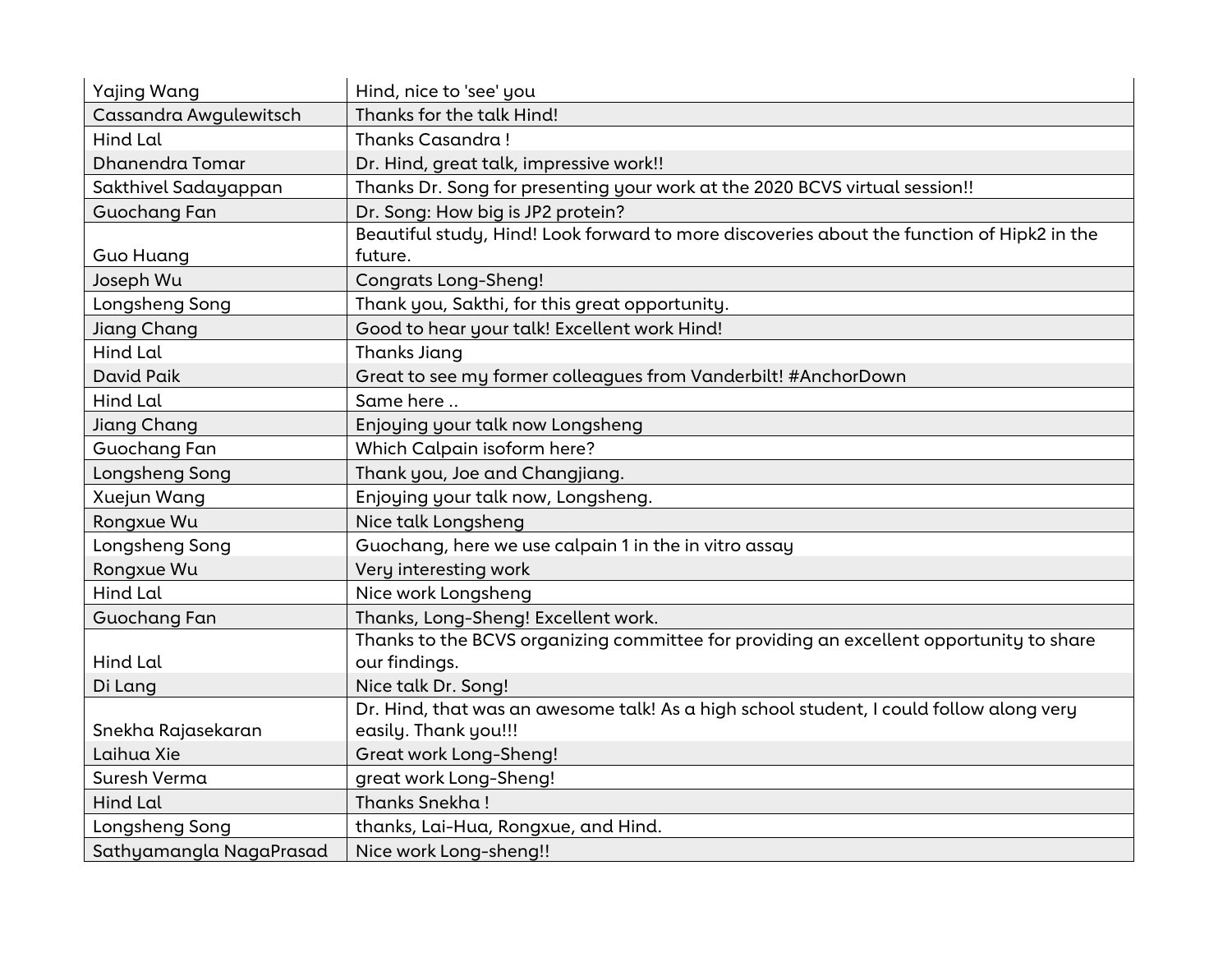| Sakthivel Sadayappan      | Welcome Snekha! Your enthusiasm as a high school student is extraordinary!! Thank you!        |
|---------------------------|-----------------------------------------------------------------------------------------------|
| <b>Ying Ge</b>            | Nice work! Long sheng!                                                                        |
| Snekha Rajasekaran        | Of course, thank you and your team for the opportunity Dr. Sakthivel uncle!                   |
| Santosh Maurya            | Dr. Hind Lal: Do you think that there is early mitochondrial defect KO heart?                 |
| Longsheng Song            | Thanks, Ying!                                                                                 |
|                           | There was no mitochondria defect. This data is as supplementory with the Cir our recent Cir   |
| <b>Hind Lal</b>           | paper.                                                                                        |
| Danish Sayed              | Very nice work Long-Sheng                                                                     |
| Santosh Maurya            | Thanks.                                                                                       |
|                           | Very interesting talk. I was wondering: does JP2 have any known role in the dedifferentiation |
| Elaheh Karbassi           | (loss of T-tubules) of isolated adult cardiomyocytes in culture?                              |
| Wei Guo                   | Nice work Song!                                                                               |
| <b>Martin VilaPetroff</b> | Hi Song, excellent talk. Do yo know if JP2 is degraded by osmotic stress?                     |
| <b>Shyam Bansal</b>       | Great talk, Dr. Song!                                                                         |
| Yi Tan                    | Beautiful work and nice talk, Dr. Song.                                                       |
| Jun Feng                  | Great work! Dr. Song.                                                                         |
| Longsheng Song            | Hi, Martin, glad to see you here.                                                             |
| <b>Kishore Wary</b>       | Wow! JP2NT is an interesting protein.                                                         |
| Luay Boulahouache         | Great talk Dr. Song!                                                                          |
|                           | Dr. Song, is there another mechanism for JPH2 cleavage that can generate a nuclear            |
| ChiKeung Lam              | localizing peptide?                                                                           |
| Rajarajan                 |                                                                                               |
| AmirthalingamThanda       | Great work! Dr. Song.                                                                         |
| <b>Robert Correll</b>     | Fantastic talk, Long-Sheng.                                                                   |
| Hesham Sadek              | Congratulations to all speakers!                                                              |
| <b>Guo Huang</b>          | Great work and clear presentation, Long-Sheng! Congrats!                                      |
| Chuanxi Cai               | Great talk, Dr. Song!                                                                         |
| Guochang Fan              | Congrats on all three excellent presentations.                                                |
| Zui Pan                   | <b>Excellent talk!</b>                                                                        |
| Rajarajan                 |                                                                                               |
| AmirthalingamThanda       | Congratulations to all speakers                                                               |
| Gangjian Qin              | A wonderful session! Congrats to all presenters!                                              |
| Priscila Sato             | Dr. Song, is there only one transcript variant for junctophilin?                              |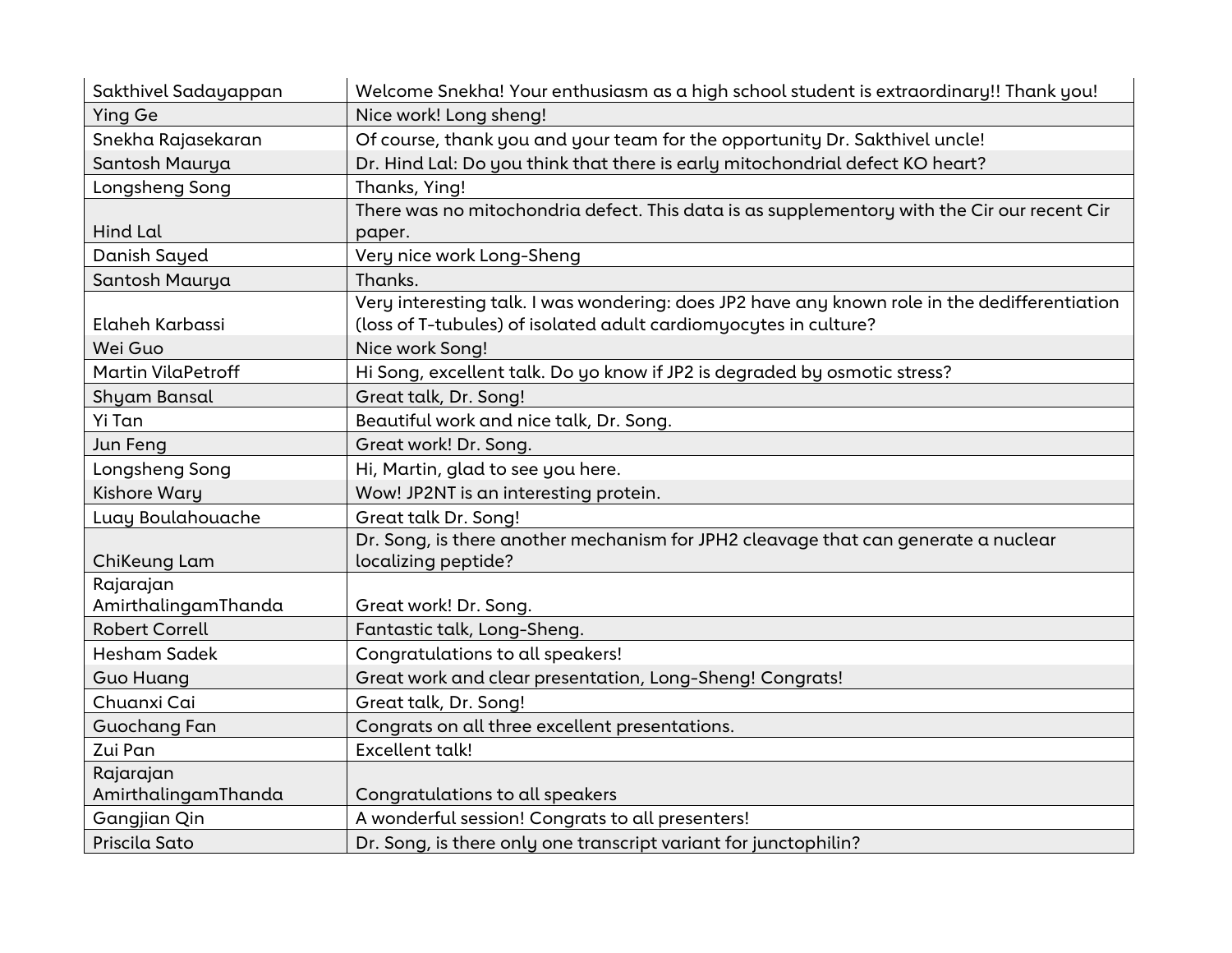|                       | Excellent talks! Thanks to all the speakers! Many thanks to Sakthi and Jill and Loren for their                                                                                                                                                |
|-----------------------|------------------------------------------------------------------------------------------------------------------------------------------------------------------------------------------------------------------------------------------------|
| Ying Ge               | hard work in putting together this wonderful program!                                                                                                                                                                                          |
| <b>Gregory Aubert</b> | Congratulation Drs. Deepak Srivastava, Hind Lal and Long-sheng Song for your great talk.                                                                                                                                                       |
| Hind Lal              | Thanks                                                                                                                                                                                                                                         |
| <b>Yang Xiang</b>     | A wonderful session! Congrats to all presenters!                                                                                                                                                                                               |
| Suresh Verma          | Great Session. Great start of BCVS2020!!!                                                                                                                                                                                                      |
| Guochang Fan          | Is there any moderator?                                                                                                                                                                                                                        |
| Zhuqiu Jin            | Outstanding research work and strong evidence to support the conclusion.                                                                                                                                                                       |
| Longsheng Song        | Dr. Lam, there are other mechanisms that may also contribute to JPH2 cleavage such as<br>MMP2. But data are not complete to suggest that MMP2 mediated cleavage leads to nuclear<br>localization                                               |
| Joseph Wu             | Great session and talks by all speakers!                                                                                                                                                                                                       |
| ChiKeung Lam          | Thanks Dr. Song! Great talk!                                                                                                                                                                                                                   |
| Yunhui Xu             | Thanks Dr. Song                                                                                                                                                                                                                                |
| <b>Yang Xiang</b>     | Dr. Lal, have you checked other signaling pathways such as Akt and JNK, etc.                                                                                                                                                                   |
| Sherin Bakhashab      | Thank you great talks                                                                                                                                                                                                                          |
| MariaPaola Santini    | Great session. Thanks to all speakers                                                                                                                                                                                                          |
| <b>Yigiang Zhang</b>  | Great work! Nice seeing your updates, Longsheng. Any difference of JP2NT expression in<br>myocytes at infarct border and remote regions?                                                                                                       |
| <b>Dominic DelRe</b>  | Great session and fantastic talks!                                                                                                                                                                                                             |
| Hind Lal              | Dr. Xiang- AKt was down (modest chenge), JNK was comparable                                                                                                                                                                                    |
| Longsheng Song        | Dr. Wehrens recently published a paper in Basic Research in Cardiology suggesting that<br>calpain 2 induces cleavage of JP2 at a different site that leads to nuclear translocation of its<br>c-terminal fragment. We are not sure about that. |
| Santosh Maurya        | Dr Lal: Do you think that there is alteration in circulating ANP level?                                                                                                                                                                        |
| Longsheng Song        | Yigiang, border region has the highest level of JP2NT in the nuclei.                                                                                                                                                                           |
| Hind Lal              | As expected, ANP was upregulated in LV, not sure about the circulating levels                                                                                                                                                                  |
| Santosh Maurya        | Okay.                                                                                                                                                                                                                                          |
| Jingi Fan             | Great work, Dr. Song! Did you do some calcium transient for function study? thank you                                                                                                                                                          |
| Jingi Fan             | Dr. Song, I mean how about the calcium cycling?                                                                                                                                                                                                |
| Longsheng Song        | Dr. Sato, there are 4 members in Junctophilin protein family. But the heart expresses only<br>JPH <sub>2</sub>                                                                                                                                 |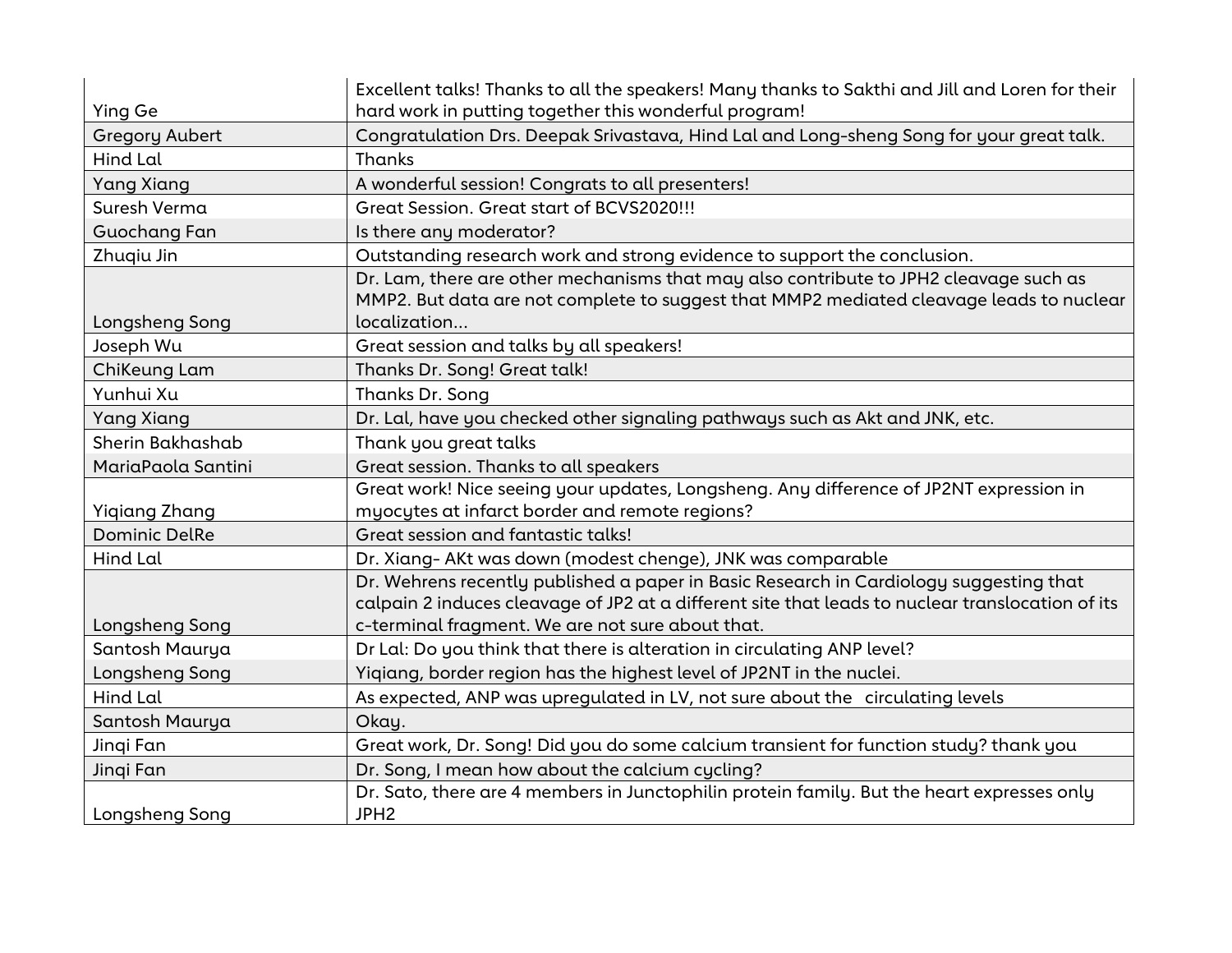### Concurrent Session 1B: Cutting-edge Approaches to Targeting Complex Cardiomyopathies

| name                        | message                                                                                |
|-----------------------------|----------------------------------------------------------------------------------------|
|                             | Welcome! Thank you for joining us. You should be hearing music play as we wait for     |
|                             | the session to begin. If you do not, please submit a support ticket by clicking on the |
| Joe Trusso                  | Request Support button located at the bottom left of the player.                       |
| Sakthivel Sadayappan        | Welcome to one of my favorite sessions!!                                               |
| Jon Pagtakhan               | Welcome, everyone!                                                                     |
| Sakthivel Sadayappan        | Thanks to the speakers!!                                                               |
|                             | Welcome everyone - I'm moderating this great session, today's basic discoveries        |
| <b>Jil Tardiff</b>          | may end up in the clinics, this is an extremely active field, lots of work to do.      |
| Farid Moussaviharami        | Hi Jil! Fantastic line up!                                                             |
| Sakthivel Sadayappan        | Thanks Jil!! We need cutting-edge approaches to treat cardiomyopathies                 |
|                             | as a clinician we often have difficulty interpreting the pathogenicity of novel site   |
| Anne Murphy                 | mutants in MyBPC. Would this approach help in clinical interpretation                  |
|                             | This approach would be able to detect changes in actin binding and                     |
| <b>Brett Colson</b>         | phosphorylation, so it would likely helpful for a subset of mutations.                 |
| Elizabeth McNally           | Just had a patient with a VUS right in this region. So yes, I think this could help.   |
| Sakthivel Sadayappan        | In the same line with Anne, can we use this assay for the C' mutants                   |
| Sakthivel Sadayappan        | Thanks Brett! Excellent presentation!                                                  |
|                             | Great talk Brett! Can this technique be used for a full thin filament with troponin    |
| <b>Farid Moussaviharami</b> | complex?                                                                               |
| <b>Jil Tardiff</b>          | Nice Brett!                                                                            |
| <b>David Barefield</b>      | Elegant approach, fantastic work Brett.                                                |
| <b>Brett Colson</b>         | Thanks everyone!                                                                       |
| <b>Jil Tardiff</b>          | LOL Farid, Brett and I are working on this -                                           |
| Farid Moussaviharami        | am happy to think of the same questions as someone like you! :)                        |
| Jane Freedman               | <b>Great talk Brett</b>                                                                |
| <b>Jil Tardiff</b>          | The role of actin dynamics looms large here                                            |
| <b>Anne Murphy</b>          | ok great                                                                               |
| <b>Farah Sheikh</b>         | <b>Great talk Brett!</b>                                                               |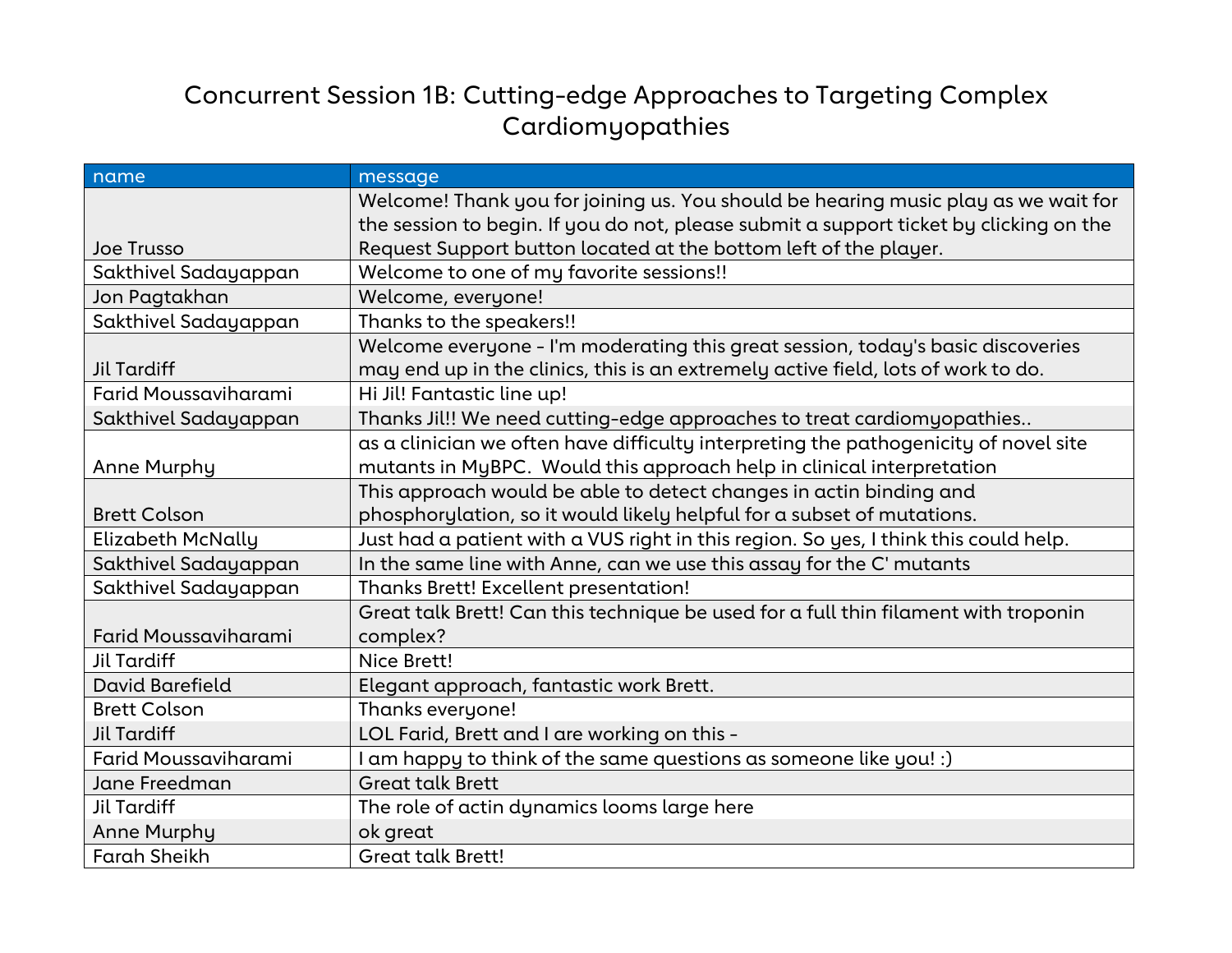|                      | Sakthi, we are developing a similar assay for myosin binding. C' MyBP-C can bind        |
|----------------------|-----------------------------------------------------------------------------------------|
|                      | actin too, so it may not be as physiological but still - changes in actin binding could |
| <b>Brett Colson</b>  | possibly be detected in these C' mutants, too.                                          |
| Sakthivel Sadayappan | Thanks Brett. We should also expand this to skeletal paralogs!                          |
|                      | Brett: Great talk-Feel like I should ask about the giant elephant- Could this be        |
| <b>Charles Chung</b> | adapted to other proteins? e.g. Titin-Actin interactions?.                              |
|                      | That's right, Jil. We have now studied the R282W mutant using time-resolved FRET        |
|                      | and Phosphorescence Anisotropy. There are definitely interesting changes in MyBP-       |
| <b>Brett Colson</b>  | C and actin dynamics.                                                                   |
| Jil Tardiff          | (thumbsup)                                                                              |
| <b>Brett Colson</b>  | Sakthi, yes, this assay works with skeletal MyBP-C N' terminal fragments as well!       |
|                      | Charles, definitely. Both MyBP-C and titin having Ig-like domains makes this likely. If |
|                      | the titin binding site is near Cys-374, then you can do this with rabbit actin - should |
| <b>Brett Colson</b>  | work well!                                                                              |
|                      | This is really nice work, Sharlene. Super clear, easy to follow. Important questions,   |
| Jil Tardiff          | long unanswered                                                                         |
| Francesca Stillitano | hello everybody, do you also see very small slides? difficult to read                   |
|                      | Thank you so much Jil. Combining the clinical and experimental data has been very       |
| Sharlene Day         | revealing and rewarding                                                                 |
| David Hsu            | You can download the full size PDF slides under resources                               |
| Ronglih Liao         | Wonderful section. Outstanding speakers!!                                               |
|                      | Really beautiful work Sharlene! ANd great to "see" you - hope all is well - miss you    |
| Kimm Hamann          | and MIM!                                                                                |
| Francesca Stillitano | Thanks                                                                                  |
|                      | Thanks David. Sorry for the small slides, they looked fine when I recorded it a month   |
| Sharlene Day         | ago! Miss you too Kimm!!                                                                |
| <b>Jil Tardiff</b>   | <b>Thanks David Hsu!</b>                                                                |
| Farid Moussaviharami | Is this pathway specific to MyBP-C or is it involved in other sarcomeric proteins?      |
| Farid Moussaviharami | Great talk! Very exciting data.                                                         |
| <b>Farah Sheikh</b>  | Great talk Sharlene! Hope you are well!                                                 |
|                      | Excellent, Sharlene. Did you try using HSP70 overexpression and null models to          |
| Sakthivel Sadayappan | determine the regulation of cMyBP-C?                                                    |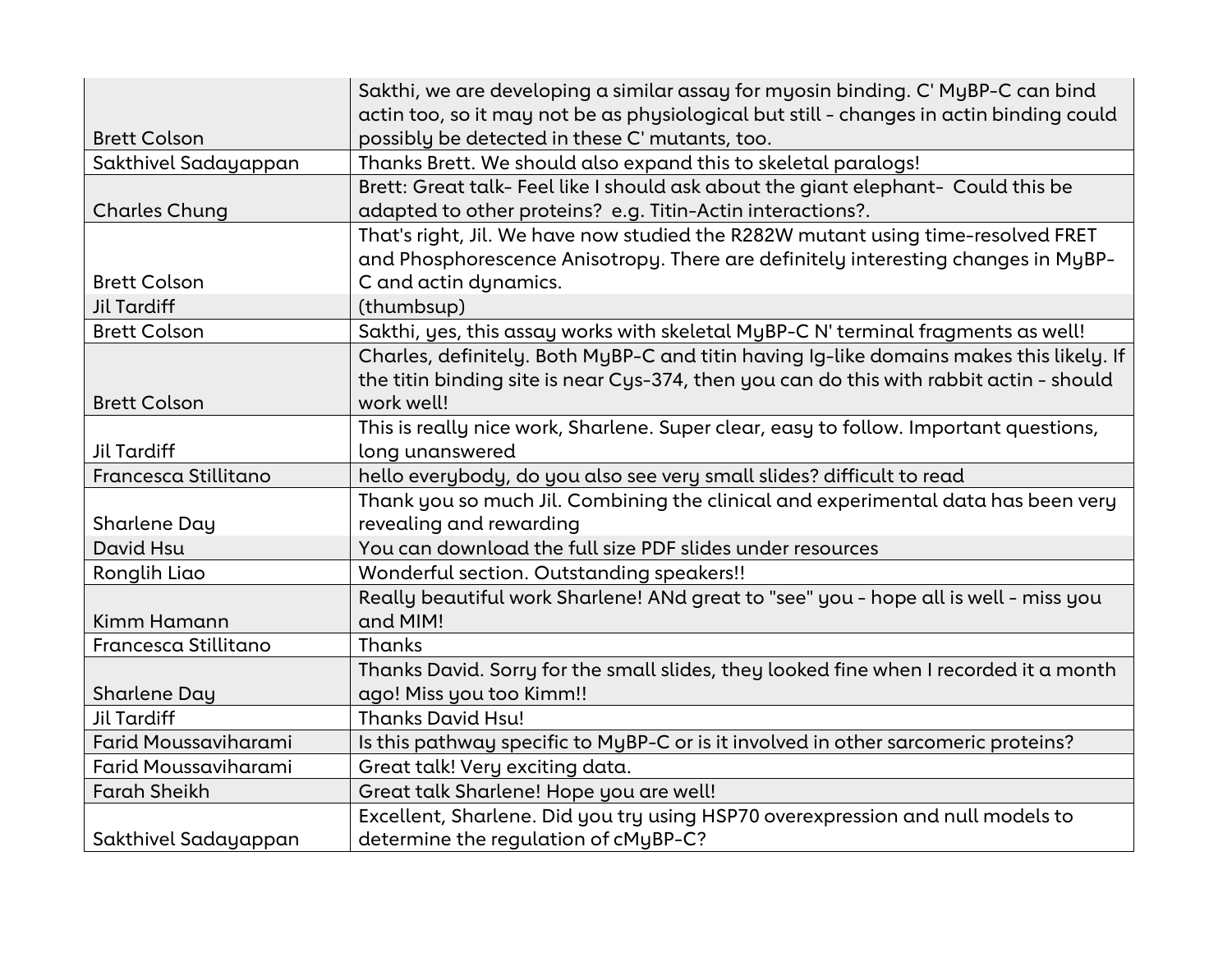|                       | Dr. Day, love the talk. Do you think the regulation of MYBPC3 levels by HSP70 may<br>be through the canonical BAG3-mediated chaperone assisted selective autophagy |
|-----------------------|--------------------------------------------------------------------------------------------------------------------------------------------------------------------|
| <b>Thomas Martin</b>  | (CASA) pathway? Thanks!                                                                                                                                            |
|                       | Don't forget about kinetics in the myocyte!! This is important for the sarcomere and                                                                               |
| <b>Jil Tardiff</b>    | energetics.                                                                                                                                                        |
|                       | Hi Sharlene, how do you reconcile the fairly well established decrease in cMyBP-C                                                                                  |
|                       | levels in the myocardium of heterogeneous mutation carriers with your data? Is this                                                                                |
| <b>Willem DeLange</b> | a slowly developing phenomonon?                                                                                                                                    |
|                       | Sharlene- great talk! Do your assays or studies provide insight how HSP70 either                                                                                   |
|                       | translocate to the A-band or MyBP-C translocate to the M/Z-lines? Also could the                                                                                   |
| <b>Charles Chung</b>  | Alpha-LISA assay give data on how quickly degradation might occur?                                                                                                 |
|                       | Thanks for the great question Farid. We're not sure yet, but we did find that JG-98                                                                                |
|                       | accelerated degradation preferentially in MYBPC relative to myosin. We need to                                                                                     |
| <b>Sharlene Day</b>   | look at other sarcomere proteins in future experiments.                                                                                                            |
|                       | Sakthi - not yet, but working on it. There's been quite the lag between moving labs                                                                                |
| Sharlene Day          | and the shut down. But we'll get there!                                                                                                                            |
|                       | An elemental question in cardiomyopathic remodeling - what does a single                                                                                           |
|                       | timepoint mean in the context of a progressive disease, Dr. Carley is addressing one                                                                               |
| <b>Jil Tardiff</b>    | of the myocellular correlates                                                                                                                                      |
|                       | Thomas - thanks for the great question. We think it's primarily through the                                                                                        |
|                       | proteasome rather than autophagy pathways although we haven't specifically                                                                                         |
| Sharlene Day          | looked at the CASA pathway.                                                                                                                                        |
| Sakthivel Sadayappan  | <b>Thanks Sharlene!</b>                                                                                                                                            |
|                       | William - great question. We think that the compensatory response that we see in                                                                                   |
|                       | ips-CMs must be lost in the human heart after some period of time. We can't really                                                                                 |
|                       | test that, but that's our theory anyway. The disease onset in patients is typically                                                                                |
| Sharlene Day          | later and progression is slow so this would at least be consistent.                                                                                                |
| <b>Willem DeLange</b> | Thanks Sharlene, great talk btw!                                                                                                                                   |
|                       | Charles - thanks for the great questions! I can't answer the first question - HSC70 is                                                                             |
|                       | juxtaposed to MYBPC in the sarcomere but I can't tell you how or what triggers them                                                                                |
|                       | to translocate to each other. The alpha-LISA assay is very sensitive and precise. Yes,                                                                             |
|                       | we use it in cyclohexamide chase assay to measure protein 1/2 lives and can look at                                                                                |
| Sharlene Day          | early time points for mutant proteins that are very unstable and degrade rapidly.                                                                                  |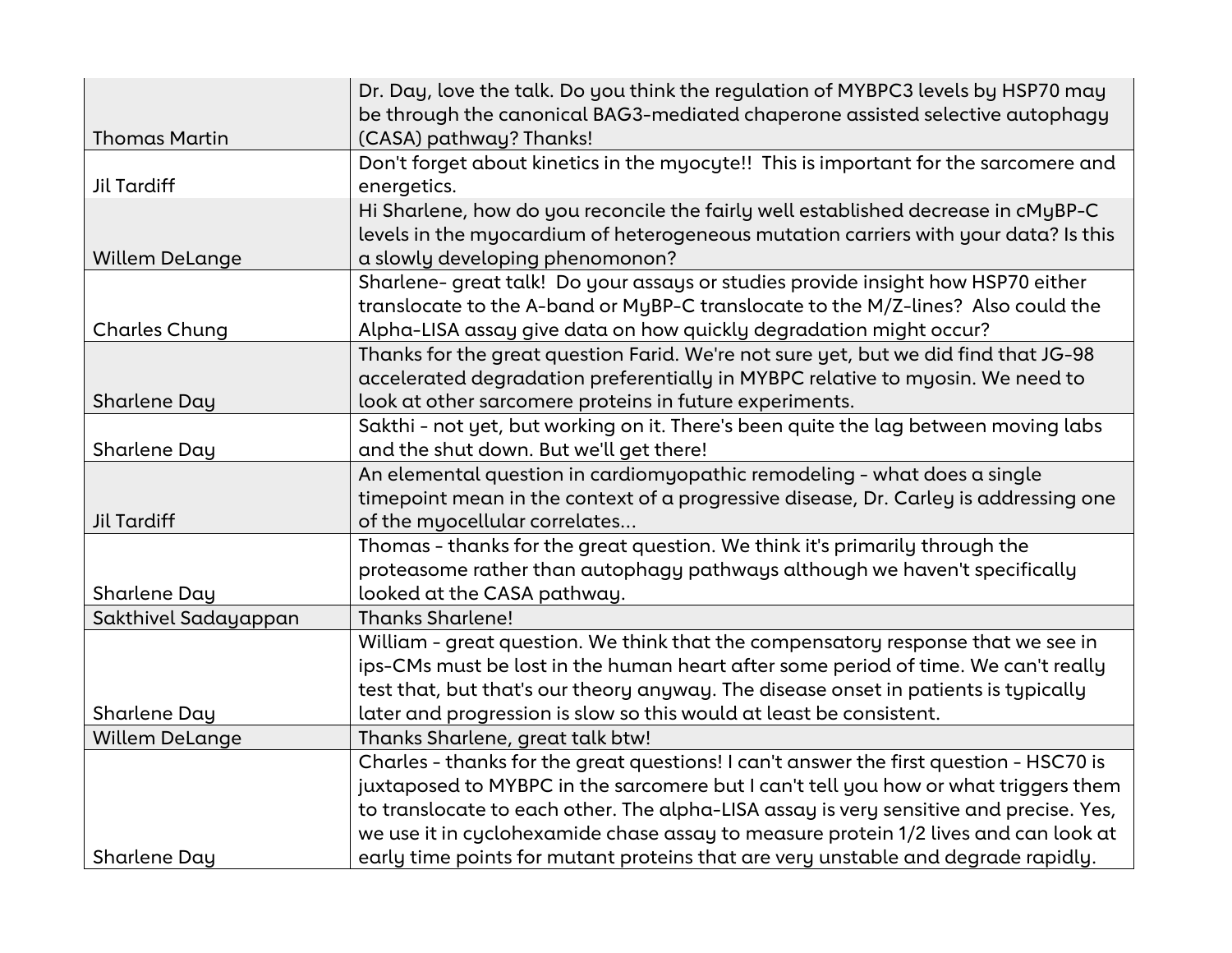| <b>Charles Chung</b>        | Thank you, Sharlene!                                                                   |
|-----------------------------|----------------------------------------------------------------------------------------|
| Sharlene Day                | Thanks so much Sakthi and William! This is really a great forum for Q&A.               |
| <b>Jil Tardiff</b>          | This timing issue is KEY                                                               |
|                             | Agreed, Jil- Many don't realize their assays are dependent on such timing endpoints    |
|                             | (not just for metabolic, but also sarcomere functional kinetics). Thank you for the    |
| <b>Charles Chung</b>        | reminder Dr. Carley!                                                                   |
|                             | Have to avoid over-focusing on steady state approaches. No steady state in the         |
| <b>Jil Tardiff</b>          | heart (well, a live heart).                                                            |
|                             | These pathways (or a subset thereof) are almost certainly involved in, for example,    |
| <b>Jil Tardiff</b>          | HCM.                                                                                   |
|                             | Question about the TAG Enrichment graph shapes- are the exponentials different or      |
|                             | just the linear phases? i.e. on quick review, the TAC Palmitate might just be a scaled |
| <b>Charles Chung</b>        | version of the others.                                                                 |
|                             | Beautiful work, Andrew. How does TG turnover compare to glycogen turnover in the       |
| Heinrich Taegtmeyer         | heart?                                                                                 |
| Santosh Maurya              | <b>Great work Andrew!</b>                                                              |
| <b>Jil Tardiff</b>          | Hi everyone-thanks to all of the speakers and we have 12 mins to chat                  |
|                             | For the TAC curves the exponentials are not different, only the linear phase is        |
| <b>Andrew Carley</b>        | altered.                                                                               |
| <b>Andrew Carley</b>        | Thank you Dr. Taegtmeyer. Look forward to your talk later.                             |
| Jil Tardiff                 | BTW - you can ask questions of any of the speakers, they are all o the chat            |
| <b>Farid Moussaviharami</b> | Fantastic session!                                                                     |
| <b>Rene Packard</b>         | Thank you to all the speakers for a very informative session!!                         |
|                             | Andrew - a long, complicated and sometimes frustrating literature re: energetic flux   |
| Jil Tardiff                 | in the context of genetic cardiomyopathies. Have you looked at this?                   |
|                             | We have only briefly looked at genetic cardiomyopathies. Generally the degree of       |
|                             | dysfunction is much larger and sometimes it is difficult to interpret the metabolic    |
| <b>Andrew Carley</b>        | response when the heart is barely beating.                                             |
| Farid Moussaviharami        | Brett: in your assay how to you determine a physiologically significant change?        |
| Venkatesh Sundararajan      | Excellent work, Dr. Andrew                                                             |
| Joseph Wu                   | Fantastic session by all speakers!                                                     |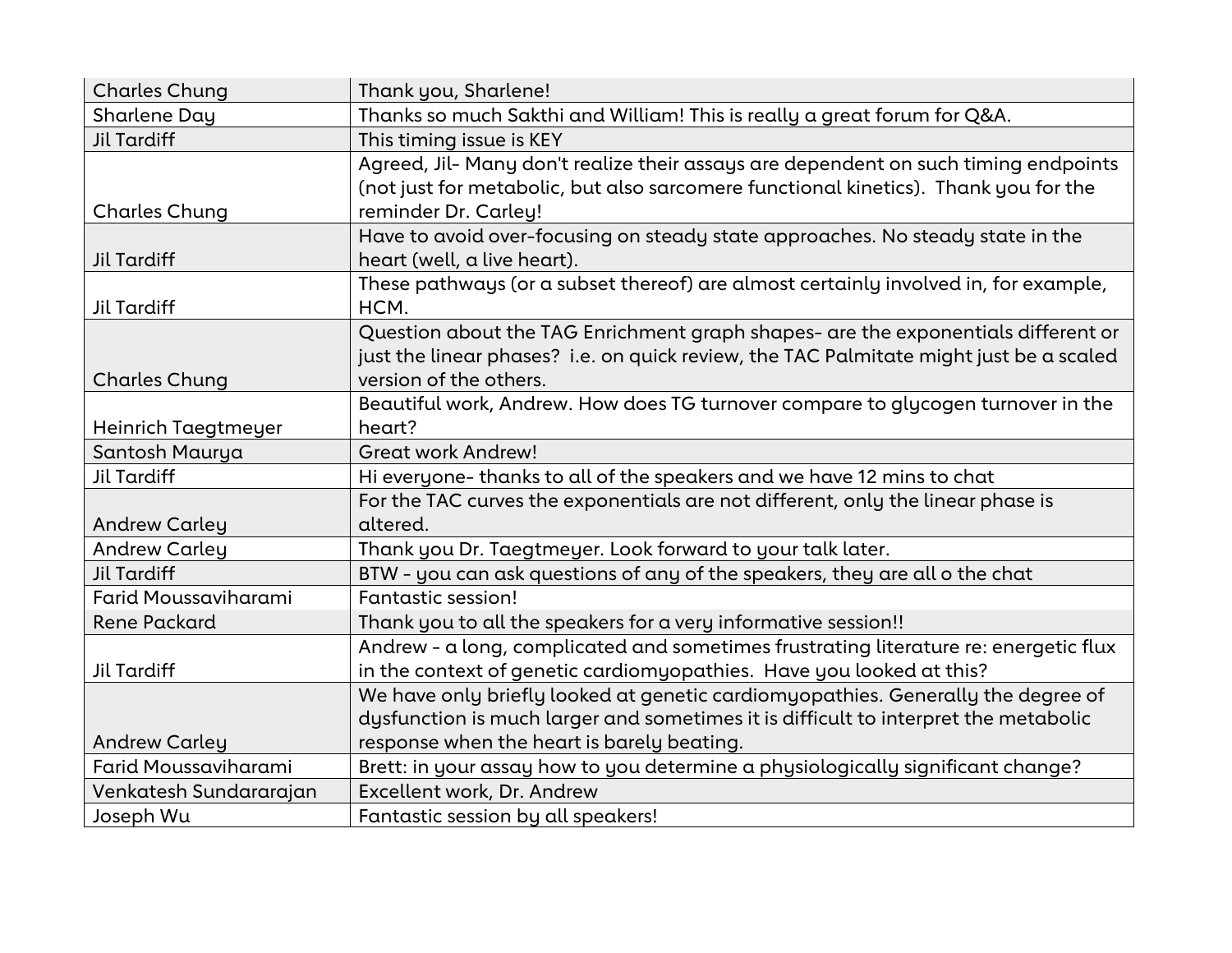|                      | And a question to Sharlene - from your perspective, does the "old" literature hold up    |
|----------------------|------------------------------------------------------------------------------------------|
|                      | with respect to the later onset for MYBP-C, exceptions to all rules of course, but I'm   |
| <b>Jil Tardiff</b>   | curious from the clinical side                                                           |
| Sean Wu              | Great talks to all speakers!                                                             |
|                      | Jill and Andrew, you are correct, it is a long and complex story, but what we have       |
| Heinrich Taegtmeyer  | just heard is a step into the right direction. More will follow, I am sure.              |
|                      | Dr. Taegtmeyer, we are still limited in what we can say about glycogen turnover. It is   |
| <b>Andrew Carley</b> | not as easily visualized.                                                                |
|                      | Great question Jil. There are some things that hold up and some that don't as you        |
|                      | might imagine. The age of onset is a bit older in the patients with MYBPC variants       |
|                      | compared to myosin or thin filament. And the rates of some adverse events are less       |
|                      | (for atrial fib and heart failure). But no difference in sudden death rates for example. |
|                      | And there's a huge spread. We do have many MYPBC patients diagnosed as children          |
| <b>Sharlene Day</b>  | and young adults too.                                                                    |
|                      | Andrew, might be interesting to look at much earlier timepoints in the animal            |
|                      | models for example. The "preclinical" state is rising in importance in clinical care -   |
| Jil Tardiff          | an opportunity to intervene before things become too interwoven and complex.             |
|                      | Shar, interesting re less AF/HF, fits with my experience - very different from my thin   |
| <b>Jil Tardiff</b>   | filament patients                                                                        |
|                      | Great questions, Farid. In the assay, we can operate at the substoichiometric ratio of   |
|                      | MyBP-C:actin ~1:7. Here, the assay is very sensitive even to sub-maximal                 |
| <b>Brett Colson</b>  | phosphorylation (intermediate) levels in the in vitro system.                            |
|                      | Yes, although in absolute numbers, there are tons of MYBPC3 patients with heart          |
|                      | failure and atrial fib. Twice as many patients overall with MYBPC vs myosin. I think     |
| Sharlene Day         | that is something that has only been recognized in more recent years.                    |
|                      | Aare you able to use whole thin filaments from some of Jil's mice for this assay? That   |
| Farid Moussaviharami | would be cool.                                                                           |
| Farid Moussaviharami | Last question was for Brett!                                                             |
|                      | Just have a few minutes left - want to thank all the speakers and the AUDIENCE for       |
|                      | the engaging discussion. A great start to what will be an exciting meeting. And if       |
|                      | you enjoy sarcomeric biology (who doesn't??), stay tuned for the moderated poster        |
| Jil Tardiff          | section coming up next. Great science there!                                             |
| <b>Guo Huang</b>     | Hi Jil, will the talks in concurrent sessions be open for us to watch later as well?     |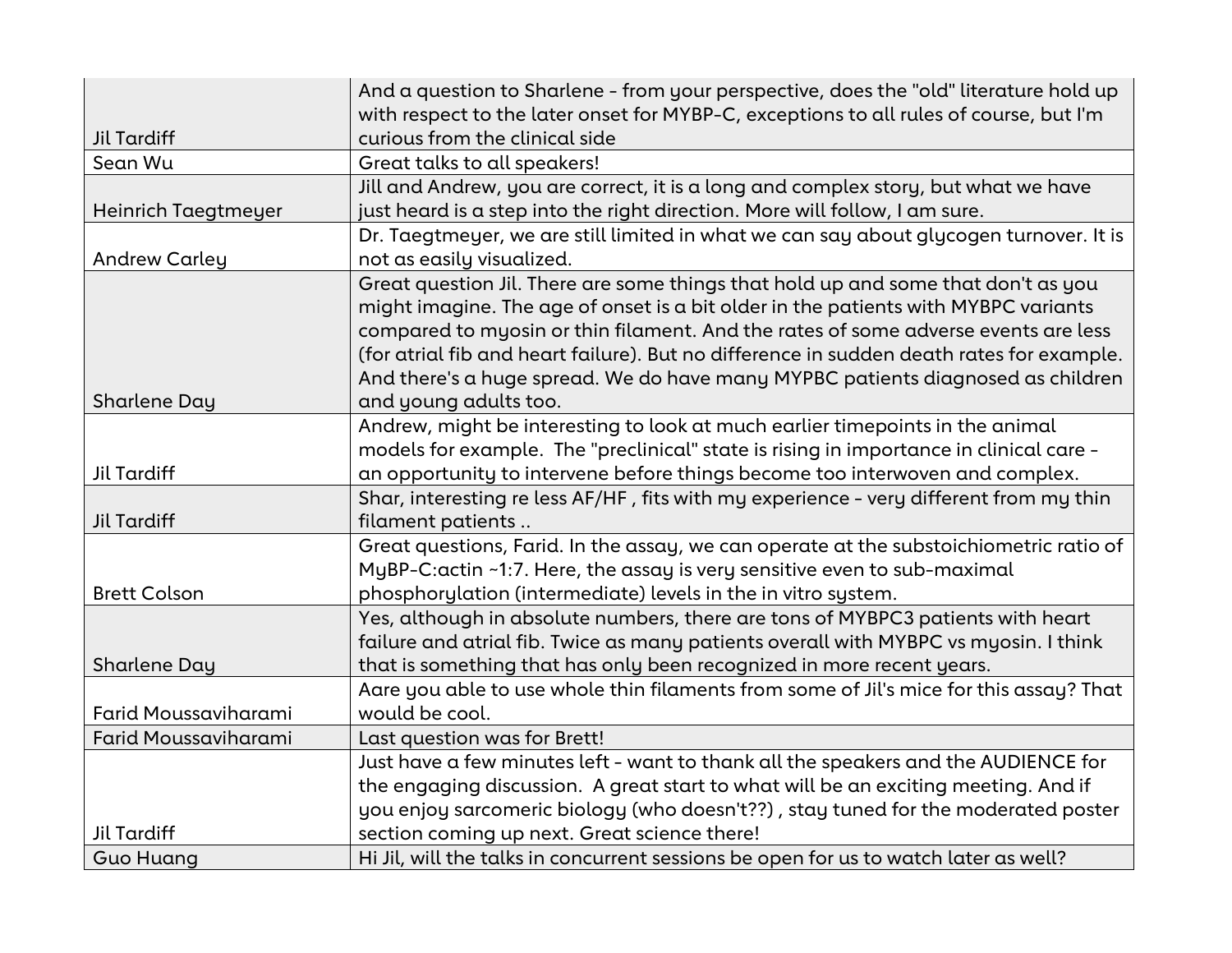| Farid Moussaviharami | ' Sarcomere is where it is all at! |
|----------------------|------------------------------------|
| Jil Tardiff          | Guy - yes! you have 90 days access |
| Jil Tardiff          | Guo- autocorrect!                  |
| Guo Huang            | Great, Jil. Thanks!                |
| Xiongwen Chen        | That is great!                     |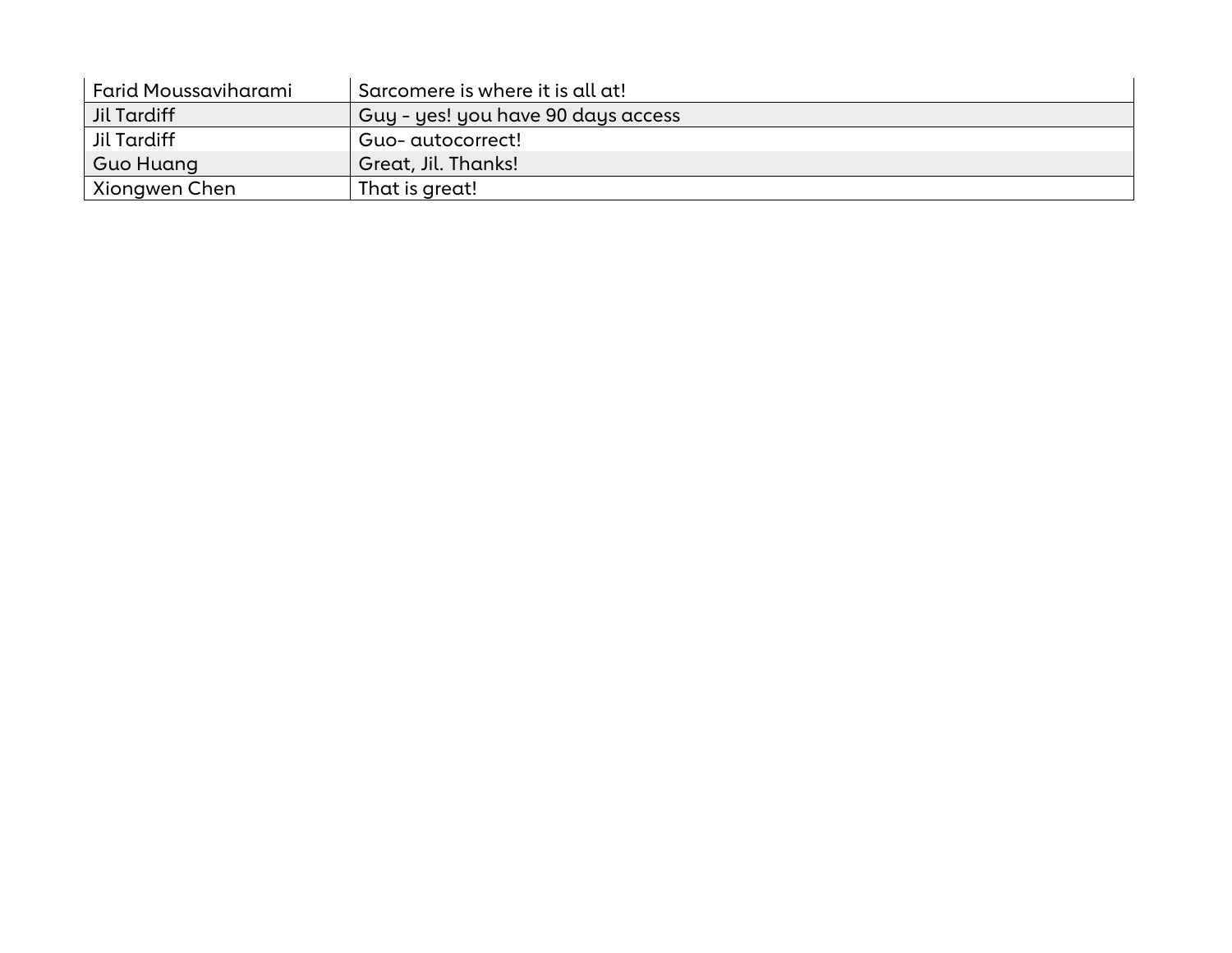#### Concurrent Session 2A: Cardiovascular Risk Factors-Nicotine Use, Diet and Physical Activities as Modulators

| name                    | message                                                                                                                                                                                                                                                                                                                     |
|-------------------------|-----------------------------------------------------------------------------------------------------------------------------------------------------------------------------------------------------------------------------------------------------------------------------------------------------------------------------|
| <b>Taylor Rondenell</b> | Welcome! Thank you for joining us. You should be hearing music play as we wait for<br>the session to begin. If you do not, please submit a support ticket by clicking on the<br>Request Support button located at the bottom left of the player.                                                                            |
| Loren Wold              | Hi everyone and welcome to session 2A. I am your moderator, Loren Wold from the<br>Ohio State University. We have three excellent talks lined up for you. If you have any<br>questions, please post them in the chat and if they are not answered during the<br>session, we will have time at the end for questions. Enjoy! |
| Naomi Hamburg           | Hi Loren and everyone. Glad to be together and have discussion together. Naomi<br>Hamburg                                                                                                                                                                                                                                   |
| Jason Gardner           | Good afternoon everyone.                                                                                                                                                                                                                                                                                                    |
| <b>Zhaokang Cheng</b>   | Thank you Loren!                                                                                                                                                                                                                                                                                                            |
| <b>Zhaokang Cheng</b>   | Jason, Looking forward to your talk!                                                                                                                                                                                                                                                                                        |
| <b>Adam Wende</b>       | Looking forward to more great talks and discussion.                                                                                                                                                                                                                                                                         |
| Jason Gardner           | @Zhaokang Cheng (thumbsup)                                                                                                                                                                                                                                                                                                  |
| Sakthivel Sadayappan    | Thanks to the speakers and Loren for this session!!                                                                                                                                                                                                                                                                         |
| <b>Robert Lust</b>      | not sure the heart rate efftcs are actually abolished as much as simply the whole<br>profile is shifted downwards. There is still a substantial bump with nictotine or<br>smoking, even with BB                                                                                                                             |
| Aruni Bhatnagar         | The delta (change in HR) in the presence of the beta blocker is much smaller than in<br>its absence                                                                                                                                                                                                                         |
| Hind Lal                | Dr. Bhatnagar, impressive data-the work is highly applicable to public health                                                                                                                                                                                                                                               |
| Aruni Bhatnagar         | Thank you                                                                                                                                                                                                                                                                                                                   |
| Sakthivel Sadayappan    | Aruni, as always awesome talk!!                                                                                                                                                                                                                                                                                             |
| Loren Wold              | Very exciting Aruni! Impressive data.                                                                                                                                                                                                                                                                                       |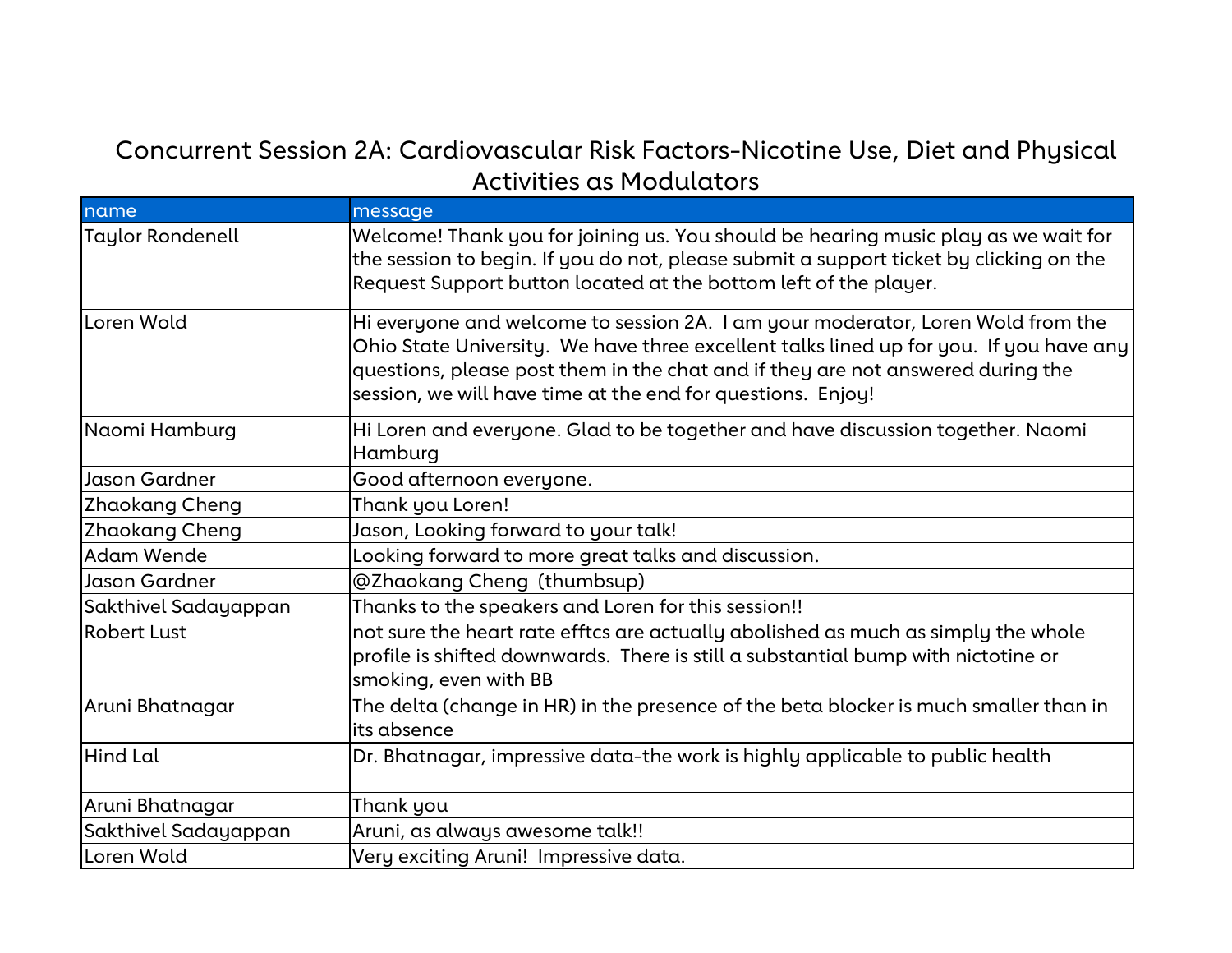| Poonam Rao          | Dr. Bhatnagar, thanks for the great talk.                                                                                                                                              |
|---------------------|----------------------------------------------------------------------------------------------------------------------------------------------------------------------------------------|
| Rong Tian           | great talk, Aruni!                                                                                                                                                                     |
| Aruni Bhatnagar     | It a bit awkward to talk to a camera, but I guess we all have to get used to the new<br>normal.                                                                                        |
| Heinrich Taegtmeyer | Agree with Rong (and everyone) - thanks for a great talk, Aruni.                                                                                                                       |
| Aruni Bhatnagar     | Thanks Loren for organizing this session on this important topic                                                                                                                       |
| Naomi Hamburg       | Great talk Aruni. how much of the CV effects of smoking or ecig do you think is<br>attributable to nicotine?                                                                           |
| Aruni Bhatnagar     | I believe that most of the vascular effects of e-cigarettes - FMD, changes in HR and<br>HRV are mostly due to nicotine                                                                 |
| Poonam Rao          | Dr Bhatnagar, Is it just nicotine or other things in the e-juice like acidifying salts can<br>have synergistic effect on vascular function dysfunction?                                |
| Naomi Hamburg       | So is low nicotine better or do we just not have a great way to test what the long term<br>health effects will be of the other toxic elements in tob smoke/vape                        |
| Zhaokang Cheng      | Interesting talk Dr. Bhatnagar! Was nicotine intake similar between the smoke and<br>nicotine spray similar in the study?                                                              |
| Robert Kloner       | Can anyone comment on concern that Vapers are more likely to get COVID? Dr.<br>Kloner                                                                                                  |
| Aruni Bhatnagar     | There is not much evidence to say. The salt form of nicotine makes it easier to absorb,<br>so salts may make nicotine actions more prompt, but there is no hard evidence either<br>way |
| Poonam Rao          | Okay. Thanks                                                                                                                                                                           |
| <b>Robert Lust</b>  | Bob, do you mean contract it, or be symptomatic, or more aggravated course from it?                                                                                                    |
| Robert Kloner       | All of the above                                                                                                                                                                       |
| Poonam Rao          | Will the temperature of the heating element used for vaping the e-liquid has any<br>effects on the nicotine absorption?                                                                |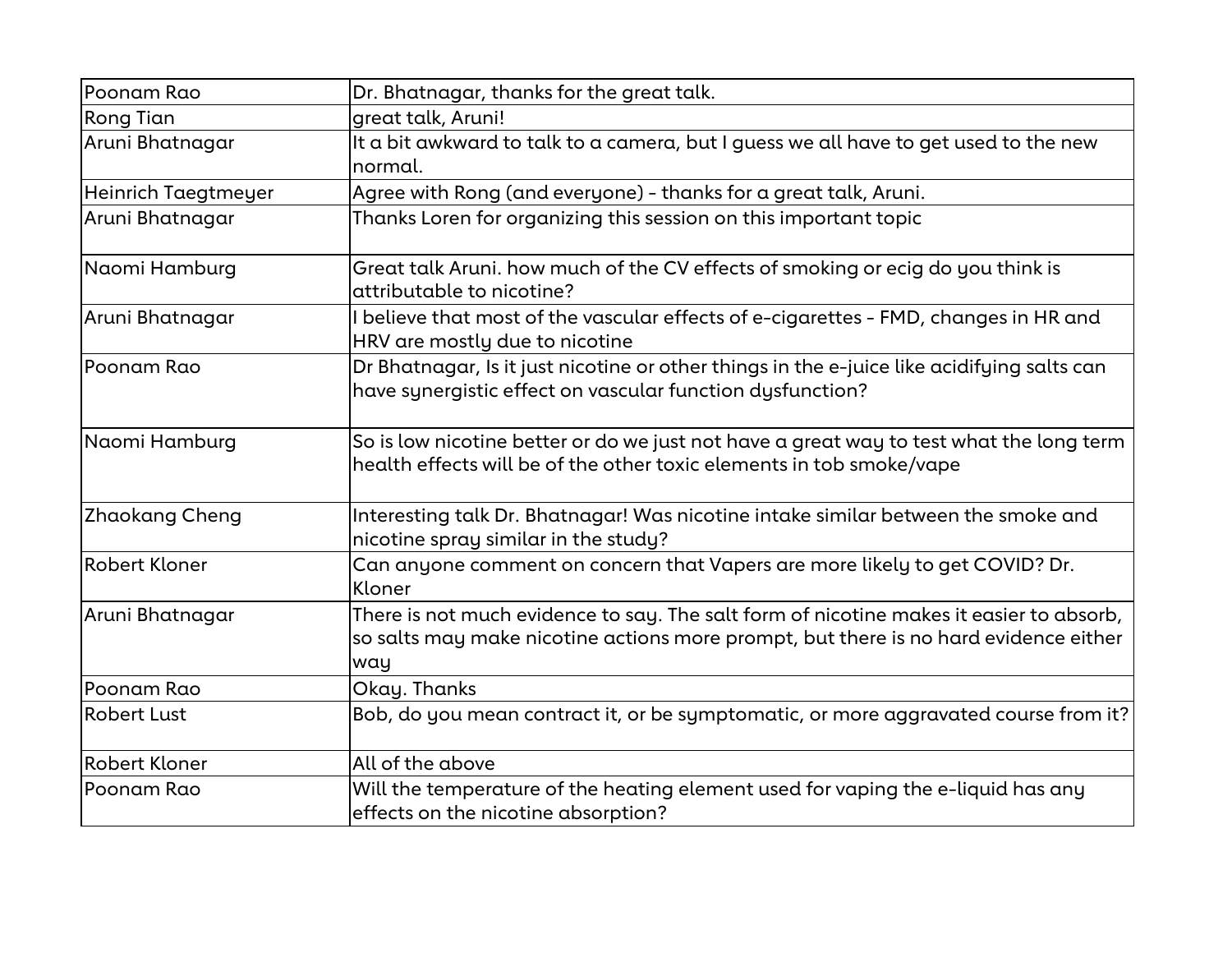| Aruni Bhatnagar        | We tried to match nicotine in the spray with e-cigarettes, but we are currently<br>measuring plasma nicotine concentration in the two groups to see if they are<br>equivalent                                                                                                                                                           |
|------------------------|-----------------------------------------------------------------------------------------------------------------------------------------------------------------------------------------------------------------------------------------------------------------------------------------------------------------------------------------|
| Zhaokang Cheng         | Great! Thank you Dr. Bhatnagar!                                                                                                                                                                                                                                                                                                         |
| Loren Wold             | Bob: There is anecdotal evidence that smokers are more likely to have a difficult<br>course if they contract COVID-19. I haven't found anything regarding if rates are<br>different in positivity between smokers and non-smokers.                                                                                                      |
| Venkatesh Sundararajan | Dr. Aruni, Great talk and information. Are there exceptions where people regularly<br>use nicotine and still have no effect on the cardiovascular system. Is there any kind of<br>resistance to nicotine use?                                                                                                                           |
| Robert Kloner          | Thank you, Loren                                                                                                                                                                                                                                                                                                                        |
| <b>Robert Lust</b>     | Bob, I'm trying to track the other session on COVID and heart at the same time, but so<br>far, haven't heard anything about VAPING.                                                                                                                                                                                                     |
| Aruni Bhatnagar        | VS, not much data on that. We do know that even during the course of the day,<br>people develop tolerance to the sympathomimetic effects of nicotine. Long-term<br>smokers may be more resistant to nicotine, and some individuals may be more<br>sensitive than others, but I have not seen reports of nicotine-resistance individuals |
| Naomi Hamburg          | I know that studies are collecting information about vaping and COVID but so far I<br>believe mostly speculation that could have an impact on disease severity. Smoking<br>traditional cigarettes does appear to be a risk factor                                                                                                       |
| Venkatesh Sundararajan | Thank you for the answer Dr. Aruni.                                                                                                                                                                                                                                                                                                     |
| <b>Robert Lust</b>     | VS and Dr. Bhatnager seems like nicotine tolerance is hard to sort out from nicotine<br>addition/dependence, as I would also imagine wtihdrawal. tim rewithout new dosing<br>could also induce a significant sympathetic stress drive of its own.                                                                                       |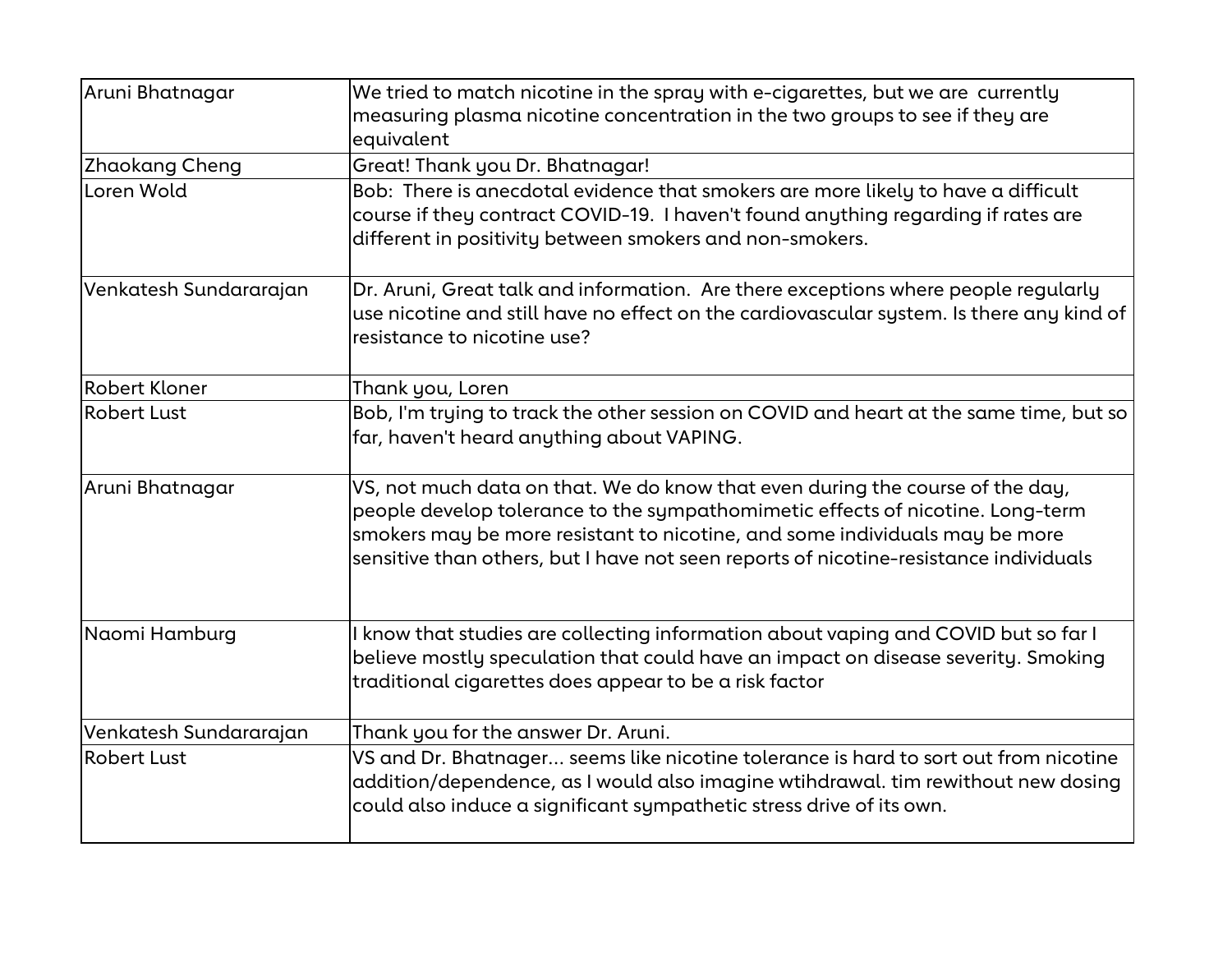| Aruni Bhatnagar                  | Good point, Robert! That is precisely why it has been difficult to document the<br>sympathomimetic effects of nicotine, although they may be easier to study in non-<br>severely addicted population - which is what we did in our study |
|----------------------------------|------------------------------------------------------------------------------------------------------------------------------------------------------------------------------------------------------------------------------------------|
| Loren Wold                       | Awesome talk Naomi, thank you! Looking forward to collaborating with you and<br>your group on the ENACT program.                                                                                                                         |
| Jason Gardner                    | Great presentation Naomi Some of those flavoring compounds seem quite nasty<br>when vaped.                                                                                                                                               |
| Naomi Hamburg                    | thanks all. looking forward to working together!                                                                                                                                                                                         |
| Sakthivel Sadayappan             | Exciting Jason! Look forward to watching your talk                                                                                                                                                                                       |
| Aruni Bhatnagar                  | Great talk Naomi! Very impressive data with JUUL.                                                                                                                                                                                        |
| Jason Gardner                    | Sakthi! (thumbsup)                                                                                                                                                                                                                       |
| Jane Freedman                    | <b>Great talk Naomi!</b>                                                                                                                                                                                                                 |
| Venkatesh Sundararajan           | Thank you Drs Bhatnagar and Robert for the insights.                                                                                                                                                                                     |
| Aruni Bhatnagar                  | Great data Jason! Did you consider measuring ACE2 levels, which might have<br>significance in understanding the modulatory role of nicotine on SARS-CoV-2<br>infection.                                                                  |
| Jason Gardner                    | Aruni, thank you. We measured ACE2, but found no appreciable changes in Lung,<br>Heart, or plasma. We were surprised, because that was our original hypothesis.                                                                          |
| Loren Wold                       | Excellent talk Jasonvery interesting data.                                                                                                                                                                                               |
| Jason Gardner                    | Heart and lung rather.                                                                                                                                                                                                                   |
| Jason Gardner                    | no sig changes                                                                                                                                                                                                                           |
| Aruni Bhatnagar                  | Maybe the levels of ACE2 in the urine may be worth measuring                                                                                                                                                                             |
| Loren Wold                       | Excellent session everyone.                                                                                                                                                                                                              |
| Poonam Rao                       | Great talk Dr. Jason                                                                                                                                                                                                                     |
| <b>Zhaokang Cheng</b>            | Interesting data Jason! Is the receptor required for nicotine uptake into the cells or<br>body?                                                                                                                                          |
| Rajarajan<br>AmirthalingamThanda | Interesting talk Dr. Jason                                                                                                                                                                                                               |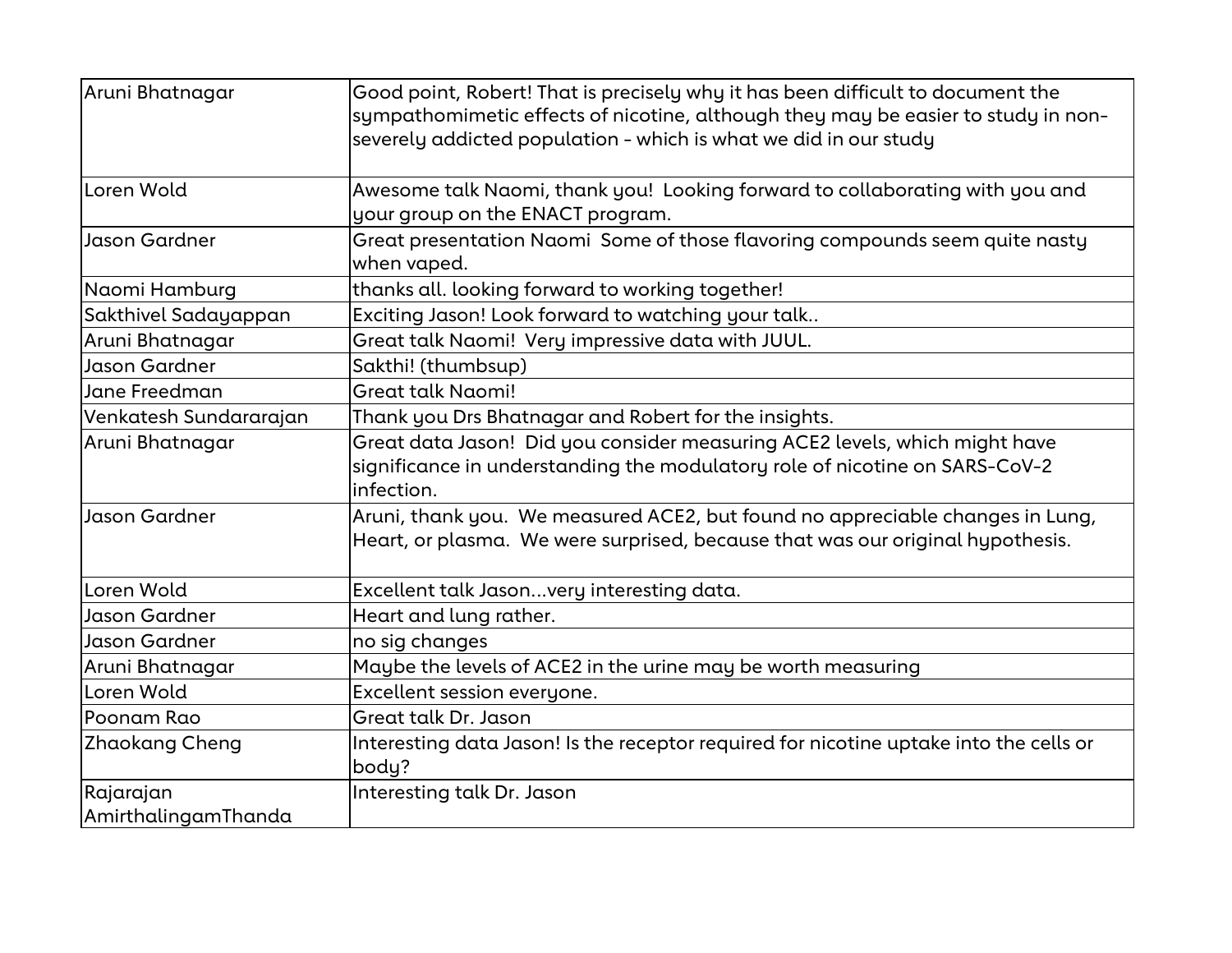| lLoren Wold    | We've had great questions flying through the chat. We have a few minutes before<br>they will lock this session. |
|----------------|-----------------------------------------------------------------------------------------------------------------|
| Rushita Bagchi | Great session! Thank you to all speakers.                                                                       |
| Longsheng Song | A great session. Thanks to Dr. Wold.                                                                            |
| Poonam Rao     | For ACe2 measurements, how long did you expose the animals?                                                     |
| Jason Gardner  | Not sure about non-receptor mediated effects of the nicotine at this point.                                     |
| Naomi Hamburg  | Great work Jason!                                                                                               |
| Longsheng Song | Jason, enjoyed your talk.                                                                                       |
| Jason Gardner  | thank you                                                                                                       |
| Loren Wold     | Have a great day everyone…stay safe                                                                             |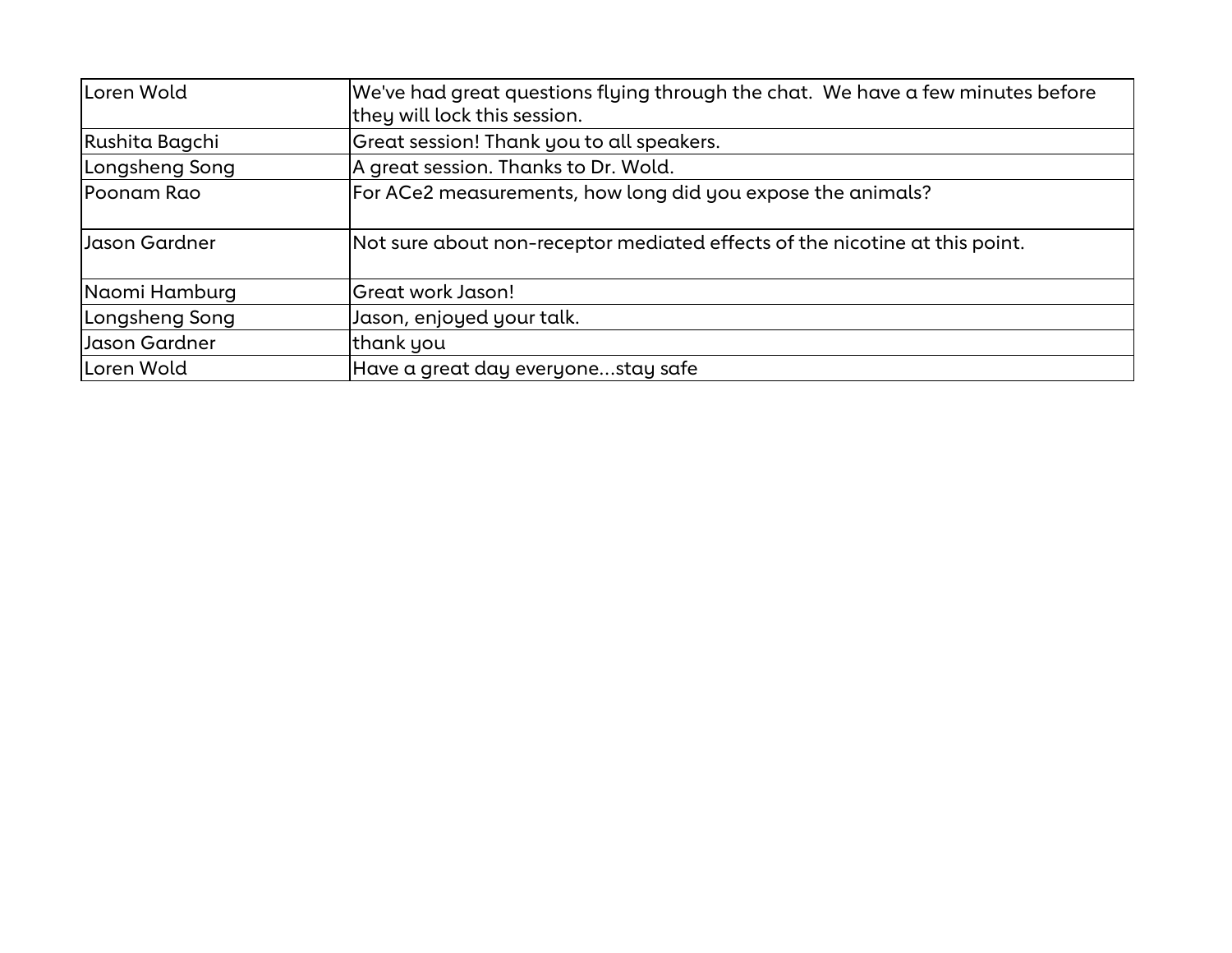### Concurrent Session 2B: Covid-19 and Cardiovascular Disease

| name                     | message                                                                                |
|--------------------------|----------------------------------------------------------------------------------------|
|                          | Welcome! Thank you for joining us. You should be hearing music play as we wait for     |
|                          | the session to begin. If you do not, please submit a support ticket by clicking on the |
| <b>Taylor Rondenell</b>  | Request Support button located at the bottom left of the player.                       |
| Sakthivel Sadayappan     | Welcome to the exciting and one of the important sessions!                             |
| Sakthivel Sadayappan     | Thanks to the speakers and moderator!!                                                 |
|                          | Welcome everyone! Please post any questions on this chat, and we'll try to answer      |
| Mina Chung               | them here.                                                                             |
| Jiang Chang              | Great program! Thanks for the organizers                                               |
| Sakthivel Sadayappan     | Thanks Mina and JC!                                                                    |
| <b>Jil Tardiff</b>       | (thumbsup)                                                                             |
| Jil Tardiff              | surprisingly high                                                                      |
| Jiang Chang              | Good to "see" you Sakthi and Jil!                                                      |
| <b>Jil Tardiff</b>       | Right back at you, JC!                                                                 |
| Rongxue Wu               | Great program!                                                                         |
| Mina Chung               | What's your experience? Have you seen more stress cardiomyopathy/Takotsubo's?          |
|                          | Takotsubo seems to be more common as a cause of HF than myocarditis in acute           |
| <b>Eduardo Marban</b>    | COVID-19                                                                               |
| <b>Jil Tardiff</b>       | Interesting.                                                                           |
|                          | Thanks for showing that EM! Always seeking to see if viral particles are in the heart, |
| Mina Chung               | in the cardiomyocytes or in the vessels or endothelium.                                |
|                          | Dr. Marban, is the percent of patients with troponin elevation different from series   |
| Farid Moussaviharami     | of patients with sepsis?                                                               |
| <b>Eduardo Marban</b>    | yes, more common in COVID than with bacterial sepsis or or otehr illnesses (eg flu)    |
|                          | Mina, Right? EM underutilized these days. Non-trivial to get good images - those       |
| <b>Jil Tardiff</b>       | were superb.                                                                           |
| <b>Elizabeth McNally</b> | RNA scope can be used to look at viral RNA in heart tissue.                            |
| Mina Chung               | Difficult to get done; autopsies don't seem to usually do EM preps.                    |
| Farid Moussaviharami     | Data seems similar to our experience here at University of Washington.                 |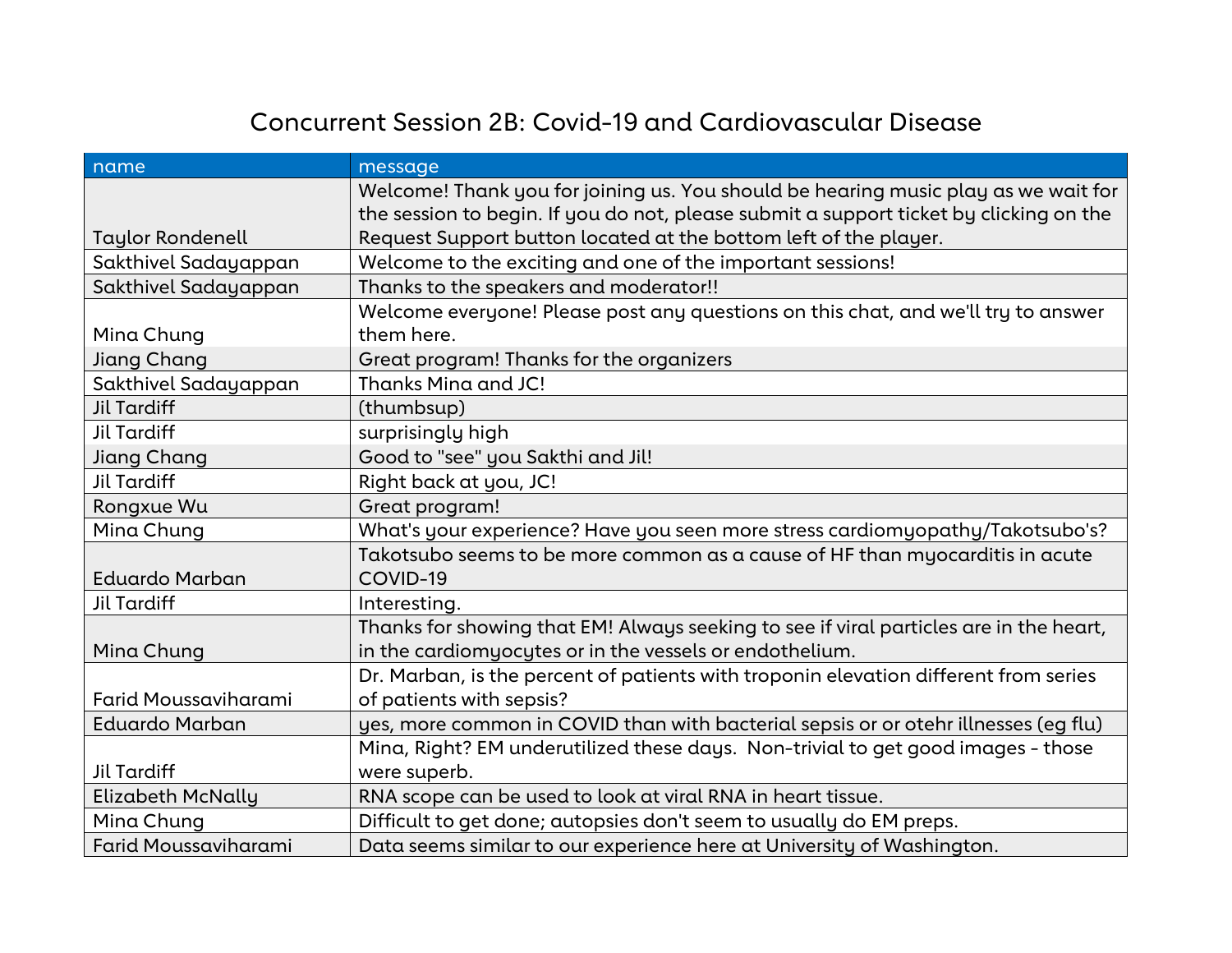| Rebecca Levit           | RNA scope series just published in JAMA Cardiology - 61% of hearts positive       |
|-------------------------|-----------------------------------------------------------------------------------|
|                         | Postive for RNA but infectious particles not demonstrated in that JAMA Cardiology |
| Eduardo Marban          | paper                                                                             |
| Mina Chung              | Great suggestion on RNAScope and thanks for the reference.                        |
|                         | We have seen several cases with ECG evidence of myopericarditis -actual incidence |
| Sumanth Prabhu          | may be higher than in autopsy series                                              |
|                         | Did those rare clinic events have highest elevation among those biomarker         |
| Jidong Fu               | elevations?                                                                       |
| Viswanathan Rajagopalan | Thanks for the wonderful presentation.                                            |
| <b>Eduardo Marban</b>   | not a clear correlation although teh higher the TnI, teh worse teh prognosis      |
| Xiongwen Chen           | Did you try hydroquinine and does it induce arrhythmias? Thanks.                  |
| Xiongwen Chen           | To Dr. Marban.                                                                    |
| Mina Chung              | Great talk Dr. Marban! Thank you!                                                 |
|                         | AHA's COVID-19 response has funded Mike Bristow's group, which is taking patients |
| Ivor Benjamin           | to the cath lab at Colorado. Perhaps, ? collaboration.                            |
| Shyam Bansal            | Great talk, Dr. Marban!                                                           |
|                         | We published a apper on hydroxychloroquine and azythro increasing QT interval in  |
| <b>Eduardo Marban</b>   | hospitalized covid apteints (JAHA)                                                |
| Jidong Fu               | Thanks, Dr. Marban. Great Talk.                                                   |
| Xiongwen Chen           | Thanks. @Dr. Marban.                                                              |
| Ivor Benjamin           | Eduardo, thoroughly enjoyed it!                                                   |
| <b>Eduardo Marban</b>   | gracias amigo                                                                     |
| Sumanth Prabhu          | Very nice review Eduardo                                                          |
| Rongxue Wu              | Thanks, Dr. Marban!                                                               |
| Sakthivel Sadayappan    | Dr. Marban, very nice presentation!                                               |
| <b>Wenbin Liang</b>     | Thanks, Dr. Marban! Great Talk.                                                   |
| Kishore Wary            | Enjoyed the presentation                                                          |
|                         | Dr. Marban: is there a stem cell therapy avenue for Covid 19 possibly by          |
| Raj Kishore             | immunomodulation?                                                                 |
| <b>Jil Tardiff</b>      | Thanks again, Eduardo!                                                            |
| <b>Yigiang Zhang</b>    | Thanks, Eduardo, Nice talk and updates.                                           |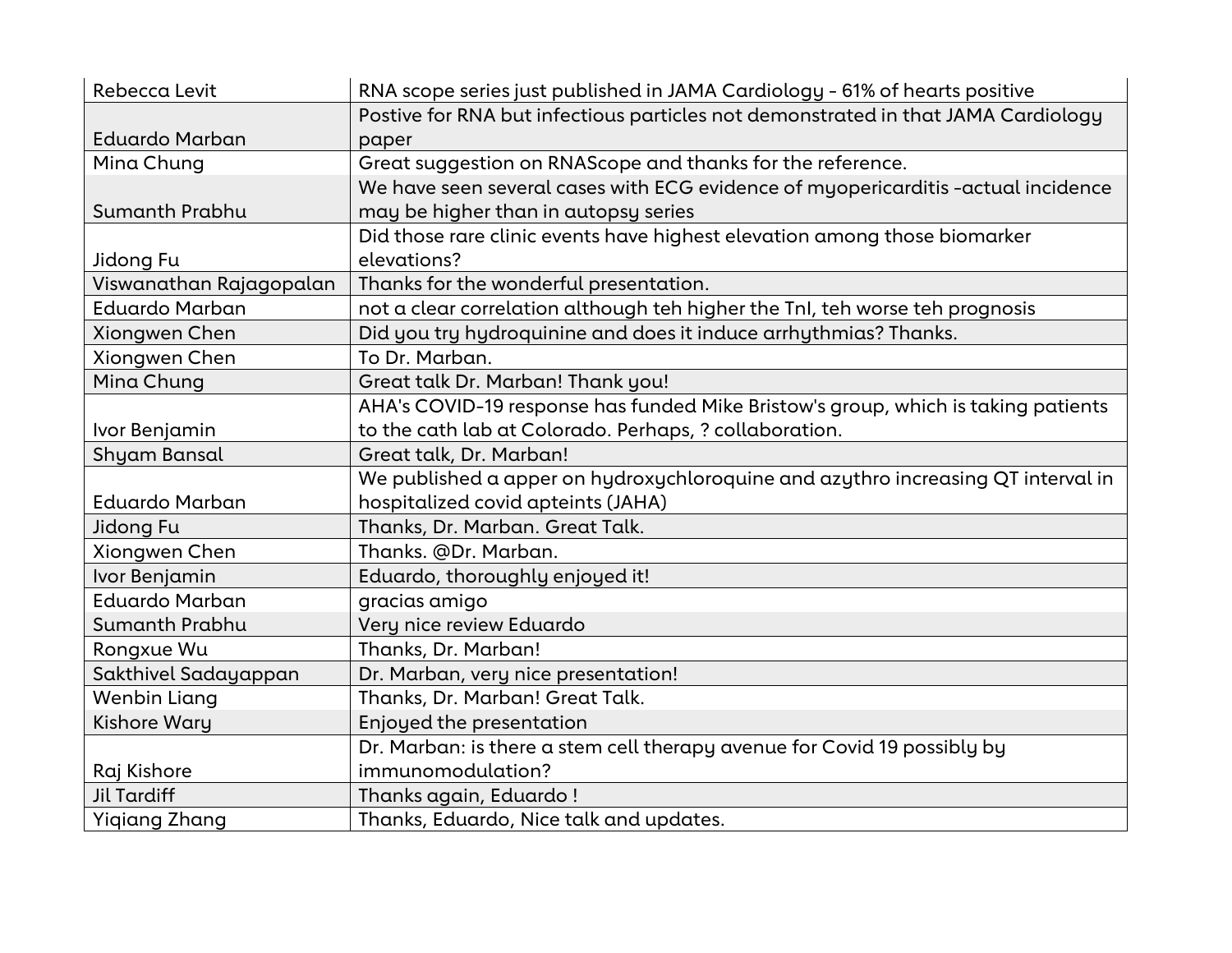|                          | we published on cell therapy for COVID in Basic Research in Cardiology not long         |
|--------------------------|-----------------------------------------------------------------------------------------|
| <b>Eduardo Marban</b>    | ago. Encouraging resulst in 6 vent-dependent ICU patients. Several lareg trials are     |
|                          | ongoing now                                                                             |
| <b>Margaret Westfall</b> | Is there a higher proportion of patients with a snp such as factor V Leiden?            |
| Raj Kishore              | Thanks, Eduardo. Great talk                                                             |
|                          | Mike Bristow's work will be really illuminating - so glad his project is funded. We'll  |
| Mina Chung               | get real answers on CoV-2 in cardiac myocytes from endomyocardial biopsies!             |
|                          | I am not aware of any SNPs yet associated with thrombotic risk but many groups          |
| <b>Eduardo Marban</b>    | are looking for them                                                                    |
|                          | In teh JASMA Cardiology autopsy series publihsed today, teh RNA (by in situ             |
| <b>Eduardo Marban</b>    | hybrdization) was NOT in cardiomyocytes                                                 |
|                          | Is there any evidence of patients currently taking ACE inhibitors being "protected"     |
| Jamie Francisco          | from COVID either in the lungs or in the heart?                                         |
|                          | Discrete areas lit up which the authors called interstitial cells, speculating tehy may |
| <b>Eduardo Marban</b>    | be macrophages                                                                          |
| Mina Chung               | Interesting!                                                                            |
| <b>Eduardo Marban</b>    | Lost of emerging evidence now that ACE i and maybe ARBs are indeed protective           |
| <b>Eduardo Marban</b>    | but no gig RCTs that are as-yet peer reviewed                                           |
| <b>Eduardo Marban</b>    | no big RCTs                                                                             |
| Jamie Francisco          | Thank you Dr. Marban! =)                                                                |
| Meenakshi Madhur         | https://www.ahajournals.org/doi/10.1161/CIRCRESAHA.120.317134                           |
| Rongxue Wu               | Dr. Marban, could use of ACE i and ARBs change the ACE2 levle?                          |
| <b>Eduardo Marban</b>    | yes there is evidence for that                                                          |
| <b>Mitchell Elkind</b>   | Terrific presentations, Drs. Marban and Sethi. Thank you!                               |
| Rongxue Wu               | I am wondering if increase in ACE2 may enhance the risk to get COVID-19?                |
|                          | Very nice overview and work, Drs. Marban and Sethi. Any insightts into the Type I       |
| <b>Pilar Alcaide</b>     | IFN axis and outcomes of myocarditis, or vascular thrombosis?                           |
| Mina Chung               | Great echos of RV thrombus!                                                             |
| <b>Eduardo Marban</b>    | The Circ Res paper cited above was an associational study, not an RCT                   |
| Sanjum Sethi             | Thank you!                                                                              |
| Meenakshi Madhur         | Yes that is true. I just wanted to share it. No RCT yet.                                |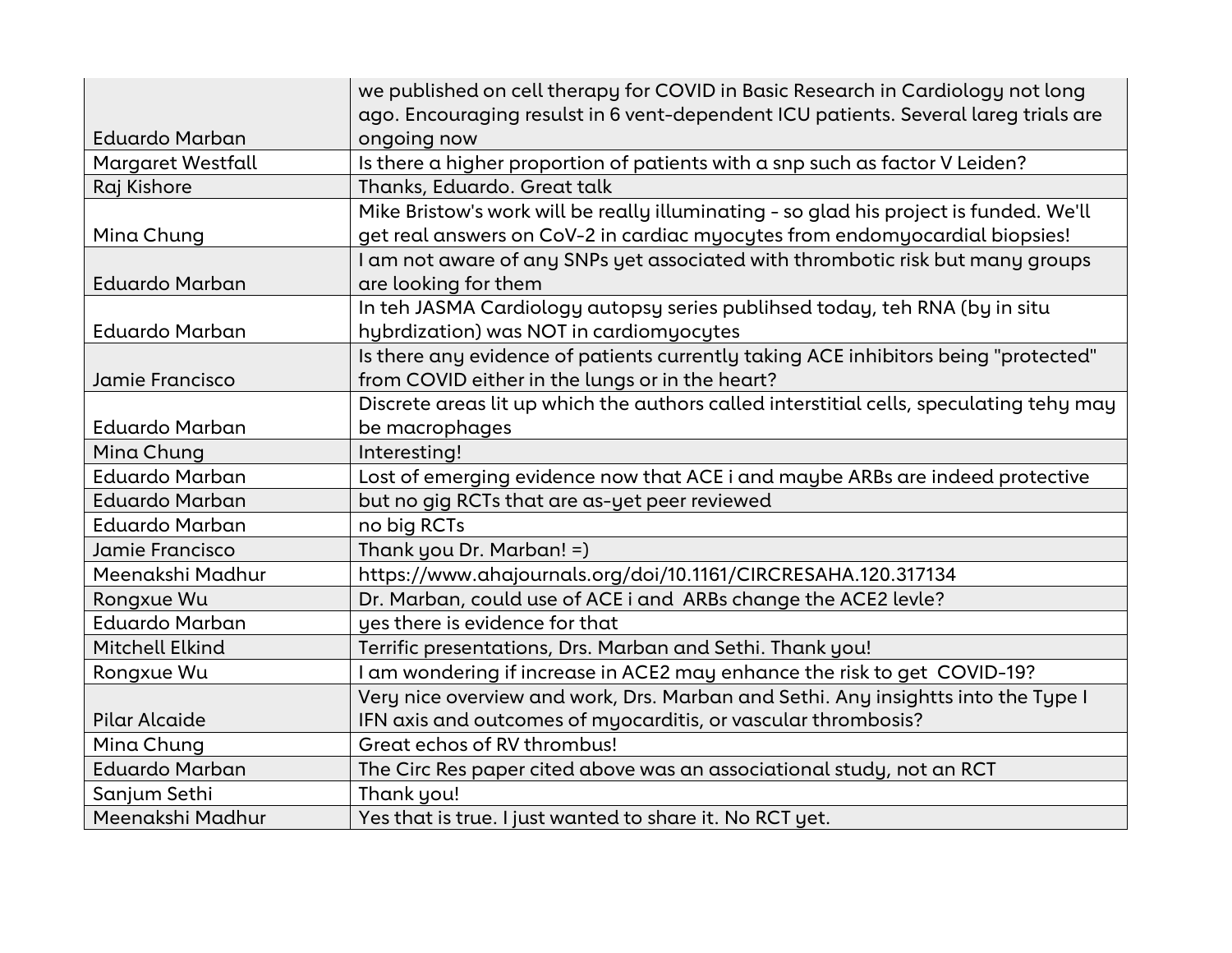|                      | No increase in COVID-19 positivity on ACEI or ARBs. Hard to answer the actual                                                                                                                               |
|----------------------|-------------------------------------------------------------------------------------------------------------------------------------------------------------------------------------------------------------|
|                      | question of whether increase in ACE2 enhances risk difficult to answer directly in                                                                                                                          |
| Mina Chung           | patients, mostly in vitro or animal studies.                                                                                                                                                                |
| Rongxue Wu           | Thanks, Dr. Mina Chung                                                                                                                                                                                      |
| Spoorthy Burli       | Thanks Dr. Sethi. What about DOACs?                                                                                                                                                                         |
| Sanjum Sethi         | re IFN axis, there is some evidence that there is impaired activity of type I interferon<br>in COVID-19. Anything that promotes inflammation is going to potential have an<br>impact on vascular thrombosis |
|                      | We are not recommending inpatient use of DOACs for this currently. They are                                                                                                                                 |
| Sanjum Sethi         | several ongoing trials for both inpatient and outpatient DOAC use                                                                                                                                           |
| Sanjum Sethi         | Meaning for prophylaxis. For Treatment we have been using DOACs on discharge                                                                                                                                |
| Meenakshi Madhur     | Dr. Sethi - what are your thoughts on ASA for outpatients with covid19?                                                                                                                                     |
| Spoorthy Burli       | Thanks, that's helpful to know.                                                                                                                                                                             |
| Sanjum Sethi         | outpatient (not needing admission) or post discharge outpatients?                                                                                                                                           |
|                      | Great presentation, Sanjum! Also, Eric Yang wanted me to relay his greetings to                                                                                                                             |
| Jeffrey Hsu          | you.                                                                                                                                                                                                        |
| Mina Chung           | Great review of the hot topic of thrombosis in COVID-19! Thank you Dr. Sethi!                                                                                                                               |
| Sanjum Sethi         | Thanks Jeff. Was he busy taking another 300 clips during a TEE?;)                                                                                                                                           |
| Sanjum Sethi         | <b>Thanks Mina!</b>                                                                                                                                                                                         |
| Meenakshi Madhur     | re: ASA question - outpatients not needing admission is what I meant.                                                                                                                                       |
|                      | @Sanjum: I think he was actually finishing his usual 10,000 word "summary"                                                                                                                                  |
| Jeffrey Hsu          | findings of $\alpha$ TTE :)                                                                                                                                                                                 |
|                      | re: ASA - it is relatively data free zone. We currently do not recommend this, but                                                                                                                          |
|                      | more because data is lacking. We actually don't know the rates of outpatient VTE                                                                                                                            |
|                      | related to COVID. Further, if you look at pre COVID data looking post treatment                                                                                                                             |
|                      | phase prophylaxis after initial event in DVT/PE patients, low dose DOAC performed                                                                                                                           |
| Sanjum Sethi         | better than ASA. Multiple DOAC trials are ongoing                                                                                                                                                           |
| Meenakshi Madhur     | Thanks!                                                                                                                                                                                                     |
|                      | @Jeff - Glad to hear from you and tell him I said Hi also! - For context I know Dr.                                                                                                                         |
| Sanjum Sethi         | Yang and Dr. Hsu from my training at UCLA :)                                                                                                                                                                |
| Farid Moussaviharami | How are you determining the number of nodes?                                                                                                                                                                |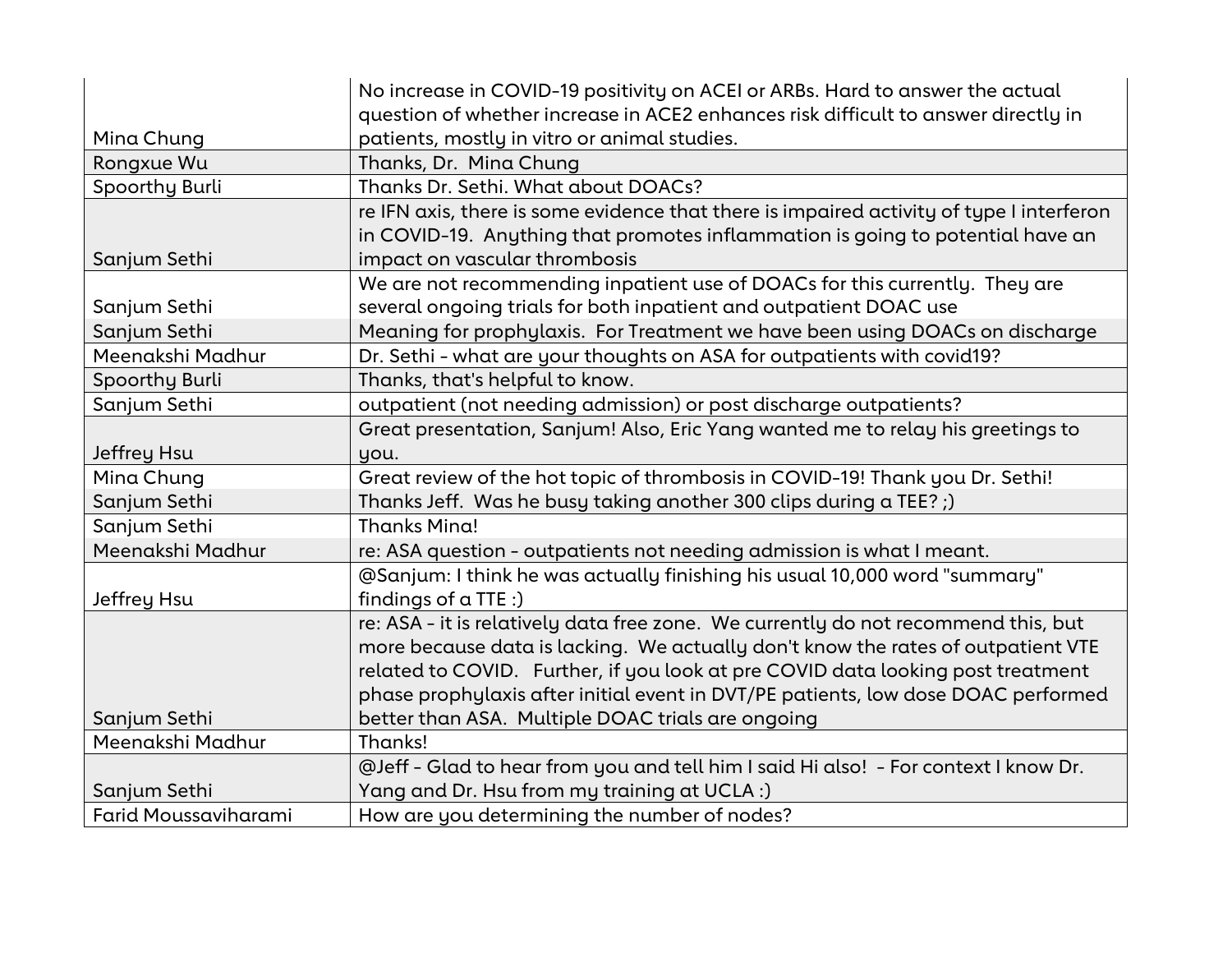|                             | Thanks for the question -- I am not sure if I understand the question. Do you mean      |
|-----------------------------|-----------------------------------------------------------------------------------------|
| Michael Lu                  | nodes in the convolutional neural network?                                              |
| Farid Moussaviharami        | yes, what feature do you start with?                                                    |
| Farid Moussaviharami        | Chest x-ray can have a lot of data in it.                                               |
| Michael Lu                  | In this case, the input was the raw chest x-ray image reformatted to 224 x 224 pixels   |
| Michael Lu                  | so the CNN is seeing a 224x224 matrix of color/intensity values                         |
|                             | When could you give a therapeutic to give to potential heart attack patients to         |
|                             | prevent the heart injury from Covid19 heart attack patients? How early in diagnosis     |
| Lindon Young                | could this be determined?                                                               |
|                             | Dr. Lu - great talk, loved to hear about AI and imaging in COVID-19. Impressed that     |
|                             | with you might be able to get predictive results from normal looking CXRs. Thank        |
| Mina Chung                  | you!                                                                                    |
| <b>Farid Moussaviharami</b> | Thanks for the explanation!                                                             |
|                             | we used transfer learning from an existing mortality prediction CNN (see                |
| Michael Lu                  | https://jamanetwork.com/journals/jamanetworkopen/fullarticle/2738349)                   |
| Michael Lu                  | that CNN used google's inception v4 architecture as a starting point                    |
|                             | Is there anyway I can download the chat? There are numerous really interesting          |
| DanielleJinkwang Kim        | discussions                                                                             |
|                             | so there was no planned number of nodes in the network, we just used this off-the-      |
| Michael Lu                  | shelf architecture                                                                      |
| Farid Moussaviharami        | Thanks for the explanation.                                                             |
| Mina Chung                  | Unfortunately, tech support says it's not possible to download the chat.                |
| DanielleJinkwang Kim        | Thanks for checking!                                                                    |
|                             | If you highlight all of the text, then you can copy/paste into a word processor. It's a |
| Michael Lu                  | kludge and doesn't format very well but it works                                        |
| Mina Chung                  | Thank you!                                                                              |
|                             | I wonder if the difference is based on people's immune system - perhaps some            |
|                             | people have less counter-regulatory immune function to prevent the cytokine             |
| Meenakshi Madhur            | storm and exaggerated inflammatory response seen in the fatal cases.                    |
|                             | Hopefully we can all collaborate for large genome-wide association studies of           |
| Mina Chung                  | COVID-19 susceptibility or severity of disease.                                         |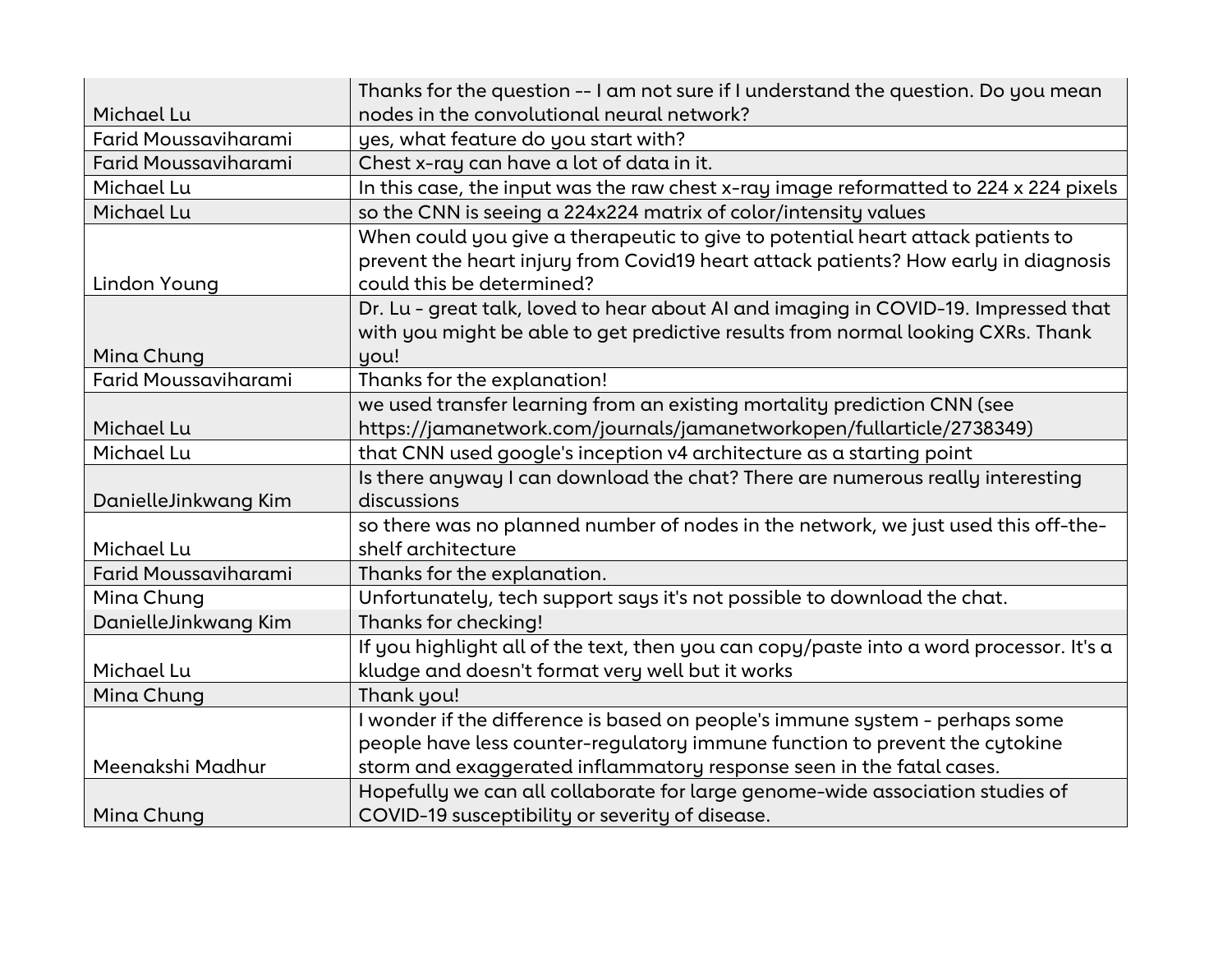|                             | Regarding the endothelial damage from Covid-19, is there any down regulation in                                                                                                                    |
|-----------------------------|----------------------------------------------------------------------------------------------------------------------------------------------------------------------------------------------------|
| Mei Methawasin              | NO-PKG pathway?                                                                                                                                                                                    |
| Pilar Alcaide               | Re. Dr. Marban's comment: the host anti-viral immune response must be critical at<br>baseline to direct cardiac or endothelial cell protection or the perfect storm to<br>induce damage and death. |
|                             | Co-morbidities increase risk of death from covid19 and these same co-morbidities                                                                                                                   |
|                             | (diabetes/hypertension/CAD) are generally associated with a heightened                                                                                                                             |
| Meenakshi Madhur            | inflammatory response.                                                                                                                                                                             |
| <b>Farid Moussaviharami</b> | POCUS can be very useful!                                                                                                                                                                          |
| Rongxue Wu                  | Thanks, I have learn a lot                                                                                                                                                                         |
| Mina Chung                  | Thank you everyone for your participation!                                                                                                                                                         |
| <b>Willard Sharp</b>        | thanks                                                                                                                                                                                             |
| Michael Lu                  | Thank you                                                                                                                                                                                          |
| Sanjum Sethi                | Thank you!                                                                                                                                                                                         |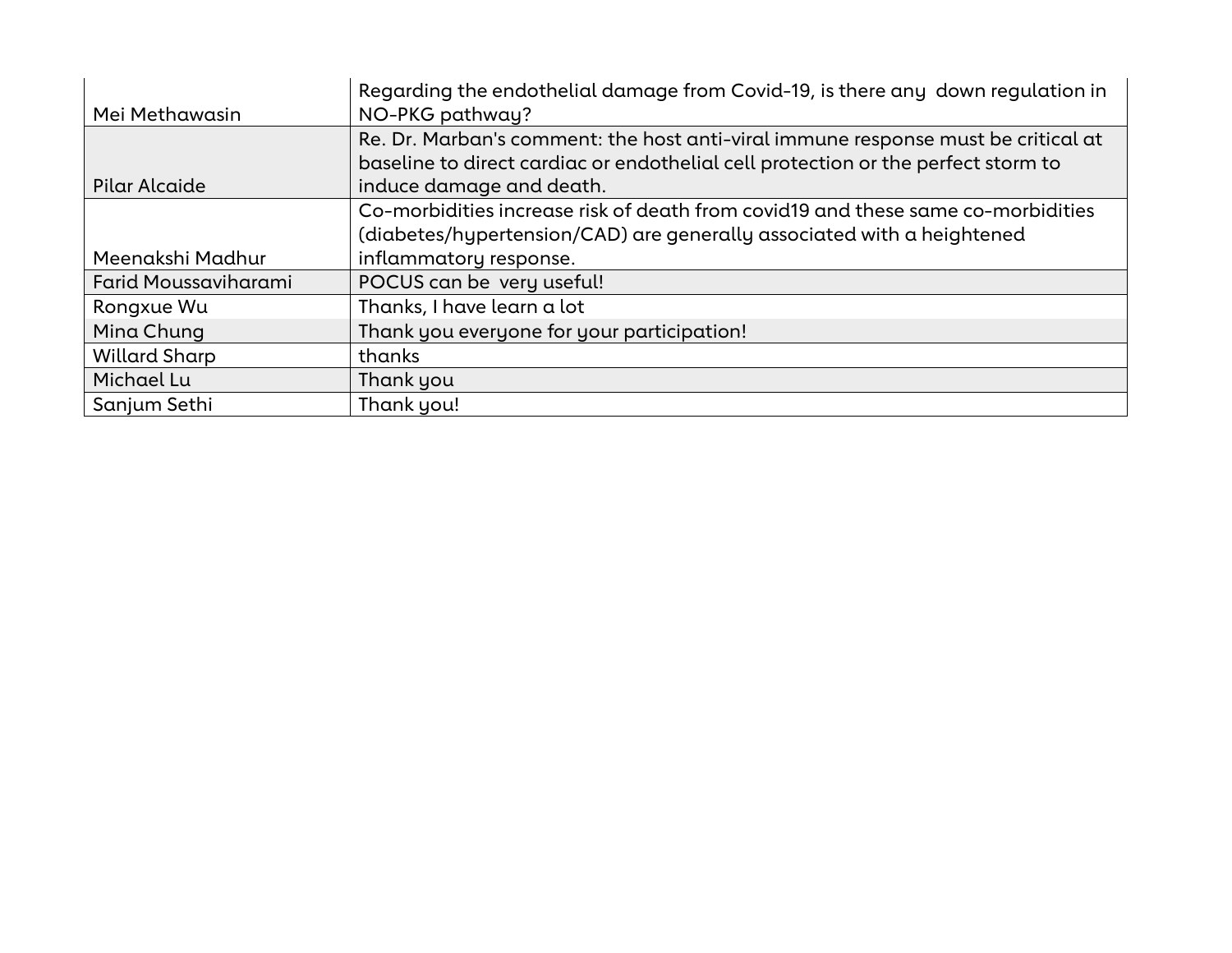# ACS Japanese: Inflammation and Cardiac Remodeling in Heart Failure

| name                | message                                                                                |
|---------------------|----------------------------------------------------------------------------------------|
|                     | Welcome! Thank you for joining us. You should be hearing music play as we wait for     |
|                     | the session to begin. If you do not, please submit a support ticket by clicking on the |
| <b>Joe Trusso</b>   | Request Support button located at the bottom left of the player.                       |
|                     | Hi everyone, this is ACS Japanese section to discuss Inflammation and cardiac          |
|                     | remodeling in heart failure.                                                           |
|                     | Thank you very much for tuning in.                                                     |
| Junichi SADOSHIMA   | I am Jun Sadoshima at Rutgers, a moderator for this session.                           |
|                     | I want to thank Drs. Tardiff, Wold and Sadayappan for their hard work to make          |
|                     | BCVS2020 possible. I also thank Susmita Sahoo and others for their hard work for       |
| Junichi SADOSHIMA   | ACS2020.                                                                               |
| Jiang Chang         | Hi Junichi, good to see you                                                            |
|                     | The current session was organized by a group of senior Japanese investigators who      |
|                     | are keen to assist young scientists' career development.                               |
|                     | The group includes                                                                     |
|                     | Dr. Koichiro Kuwakara, Professor, Shinshu University,                                  |
|                     | Dr. Tohru Minamino, Professor Niigata University,                                      |
|                     | Dr. Ichiro Manabe, Professor, Chiba University,                                        |
|                     | Dr. Mitsuru Ohishi, Professor, Kagoshima University                                    |
| Junichi SADOSHIMA   | Dr. Junichi Sadoshima, Professor, Rutgers New Jersey Medical School.                   |
| Jamie Francisco     | Hi Dr. Sadoshima! Congratulations on the award!                                        |
| Junichi SADOSHIMA   | Hi JC. Good to see you, too.                                                           |
| <b>Yang Xiang</b>   | thank you, Junichi for putting together this session!                                  |
| Rajarajan           |                                                                                        |
| AmirthalingamThanda | Junichi Sensei, Konichiwa                                                              |
| Junichi SADOSHIMA   | Thanks. Jamie.                                                                         |
| Jun Matsuda         | Thank you for the arrangement, Dr. Sadoshima.                                          |
| JoanHeller Brown    | HI Jun, yes thanks for doing this. Looking forward, best wishes, Joan                  |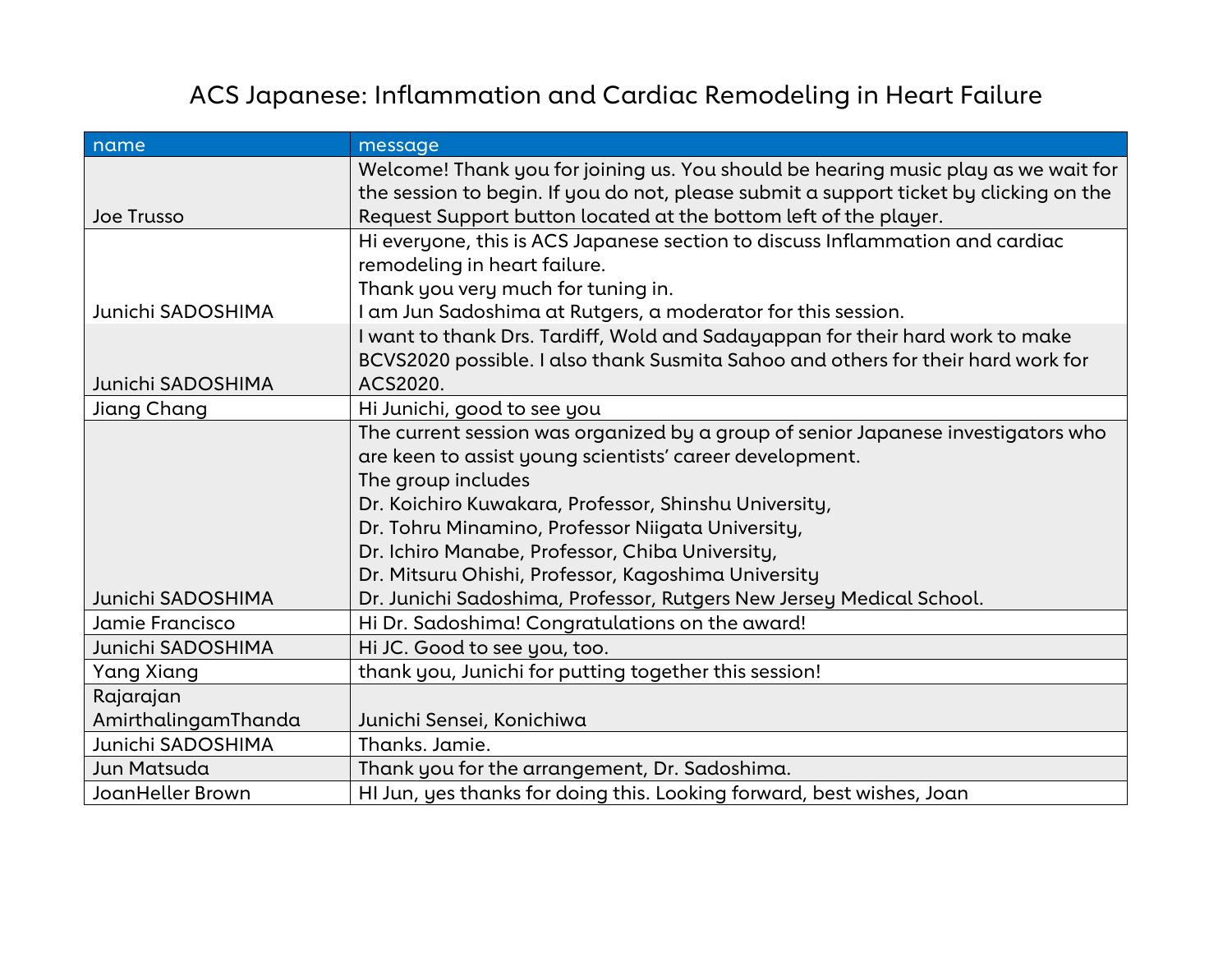|                        | We have three excellent talks today. If you have questions and comments, please   |
|------------------------|-----------------------------------------------------------------------------------|
|                        | post them during and after the presentations. We also have time for discussion    |
| Junichi SADOSHIMA      | after all presentations are completed around 4:45 PM (CDST).                      |
|                        | I look forward to having many questions and comments from all of you. Although it |
|                        | is now 6 AM in Japan, all the presenters are ready to answer your questions from  |
| Junichi SADOSHIMA      | the other side of the earth.                                                      |
| Liming Pei             | Thank you, Jun, for organizing this.                                              |
| Junichi SADOSHIMA      | Hi Joan, Thanks for tuning in.                                                    |
| <b>Dominic DelRe</b>   | Jun, thank you for organizing this session                                        |
| Fuli Xiang             | Excellent topics:)                                                                |
| <b>Rong Tian</b>       | Wonderful session, Jun! Thx for organizing                                        |
| Ronglih Liao           | Thanks Jun for organizing this section!                                           |
| Venkatesh Sundararajan | Going to be a great session!!! Thanks, Jun                                        |
| Hideaki Inazumi        | Thank you for giving me the great opportunity, Prof. Sadoshima.                   |
| Suresh Verma           | Thanks Jun for organizing this section. Topics are really interesting.            |
| Sakthivel Sadayappan   | Excellent session, Jun!! Thank you for moderating. Thanks to the speakers!!       |
| Loren Wold             | Great job Dr. Sadoshima!                                                          |
| Sathyamangla           |                                                                                   |
| NagaPrasad             | Very nice session Jun!!                                                           |
| Rongxue Wu             | Thanks Jun, I like the section!                                                   |
|                        | I am just moderating. All praise should go to Drs. Kuwahara, Minamino, Manabe     |
| Junichi SADOSHIMA      | and Ohishi.                                                                       |
| Junichi SADOSHIMA      | Dr. Inazumi, Very nice work. Is NRSF downregulated in human heart failure?        |
| <b>Blake Monroe</b>    | Did the dnNRSF mice develop fibrosis? If so did gao knockdown normalize it?       |
|                        | Hi, Hideaki, nice talk! did you measure the abnormal calcium concentration in     |
|                        | cardiac specific OE GNAO1 mice compare to WT? I am wondering how much it          |
| <b>Yajing Wang</b>     | change compare to normal calcium concentration                                    |
| Loren Wold             | <b>Exciting talk Dr. Inazumi!</b>                                                 |
|                        | Very lovely talk, congratulations. Do you see changes in hypertrophy and fetal    |
| JoanHeller Brown       | gene expression or is the effect of altered Go more on HF development?            |
| Joseph Wu              | Agree, very exciting session and topics!                                          |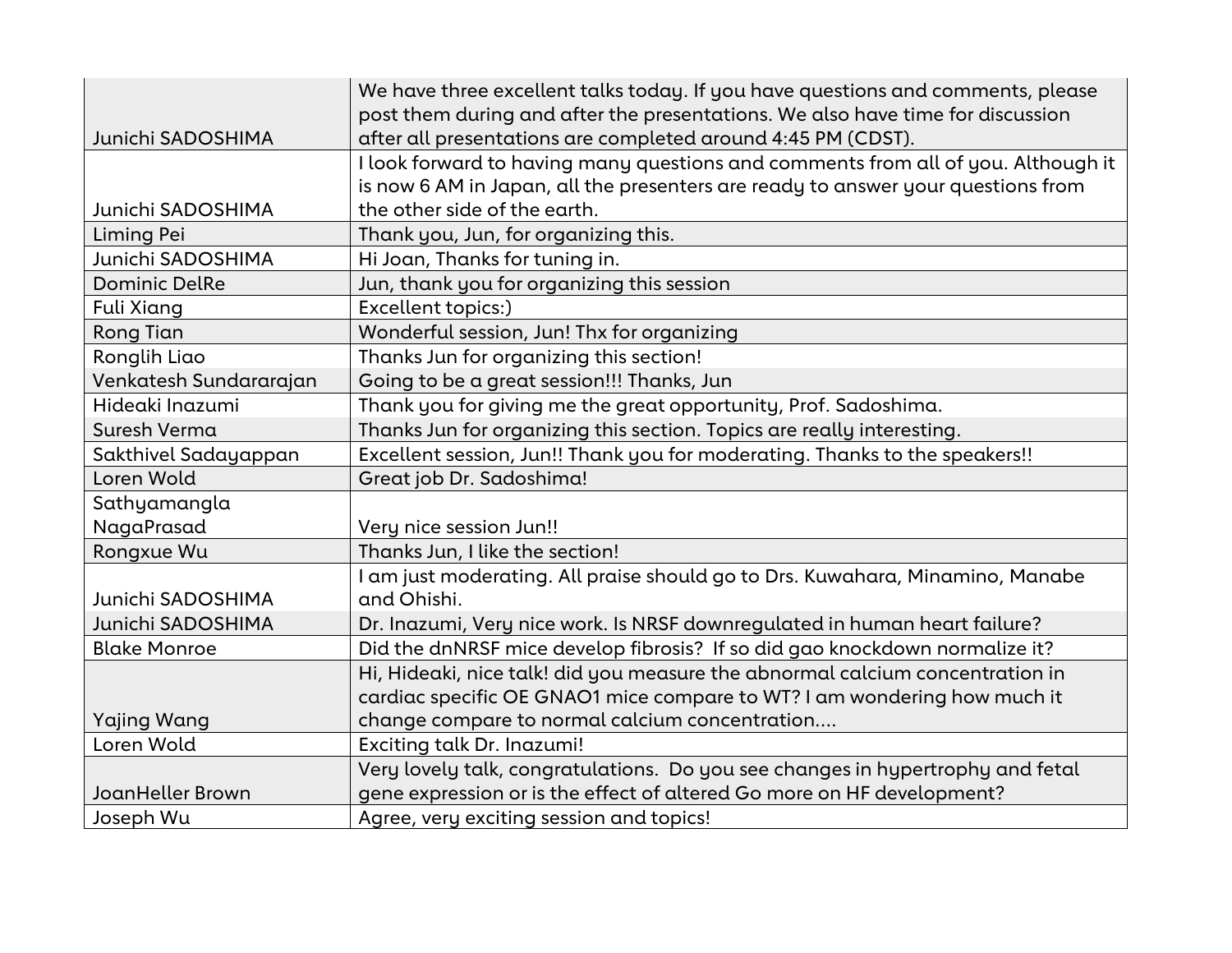|                        | JS: The expression of NRSF is not changed. I think the function of NRSF is           |
|------------------------|--------------------------------------------------------------------------------------|
|                        | downregulated in human failing heart too. however, the expression of $G\alpha o$ is  |
| Hideaki Inazumi        | decreased in human failing ventricular myocytes.                                     |
|                        | Very nice session. Does stretch induce cytokine production by primary                |
| Pilar Alcaide          | macrophages? If so, which ones?                                                      |
|                        | PA: Thank you, unfortunately, primary macrophages were too vulnerable and we         |
| Jun Matsuda            | could not stretch well for 24 hours.                                                 |
|                        | BM:dnNRSF-Tg did not show clear fibrosis. I think it is partly because ventricle in  |
| Hideaki Inazumi        | dnNRSF-Tg have very high level of ANP, which function antifibrosis.                  |
| <b>Fuli Xiang</b>      | Very interesting data!                                                               |
| Loren Wold             | Great talk!                                                                          |
| <b>Pilar Alcaide</b>   | Thank you! very nice work!                                                           |
| <b>Rong Tian</b>       | interesting work!                                                                    |
|                        | Dr Matsuda, I am wondering how much stretch (%) have you applied and what is         |
| <b>Fuli Xiang</b>      | the frequency in your stretching device.                                             |
| <b>Blake Monroe</b>    | Thank you, Dr. Inazumi. Interesting talk!                                            |
|                        | Interesting work Dr.MatsudaIn case of injury, the CCR2+ infiltrating macrophages     |
|                        | overwhelm the heart, compared to resident macrophages. Did you happen to study       |
| Sathyadev Unudurthi    | those cells as well? Thanks                                                          |
| Rongxue Wu             | It is a interesting topic!                                                           |
|                        | Thank you for the very good presentation Dr. Matsuda. It is very interesting to find |
| Junichi SADOSHIMA      | that a molecule on macrophages senses stretch.                                       |
| Hideaki Inazumi        | YW: Sorry, i have not measured Ca concentlation in GNAO1-Tg yet.                     |
| Sathyamangla           | Interesting work!! Dr. Matsuda was the primary macrophages plated on fibronectin     |
| NagaPrasad             | or any other medium                                                                  |
|                        | FX: 110%, 60 /min. We would like to stretch BMDM or cardiac macrophages, they        |
| Jun Matsuda            | could not stand this condition.                                                      |
| <b>Fuli Xiang</b>      | Thanks                                                                               |
| <b>Yajing Wang</b>     | Hideaki, okay! thank you for your answer.                                            |
|                        | Great presentations - congrats to all! Question for Dr. Matsuda: how did you define  |
| <b>Ronald Vagnozzi</b> | your macrophages as cardiac-resident? Based on marker profile, or lineage tracing?   |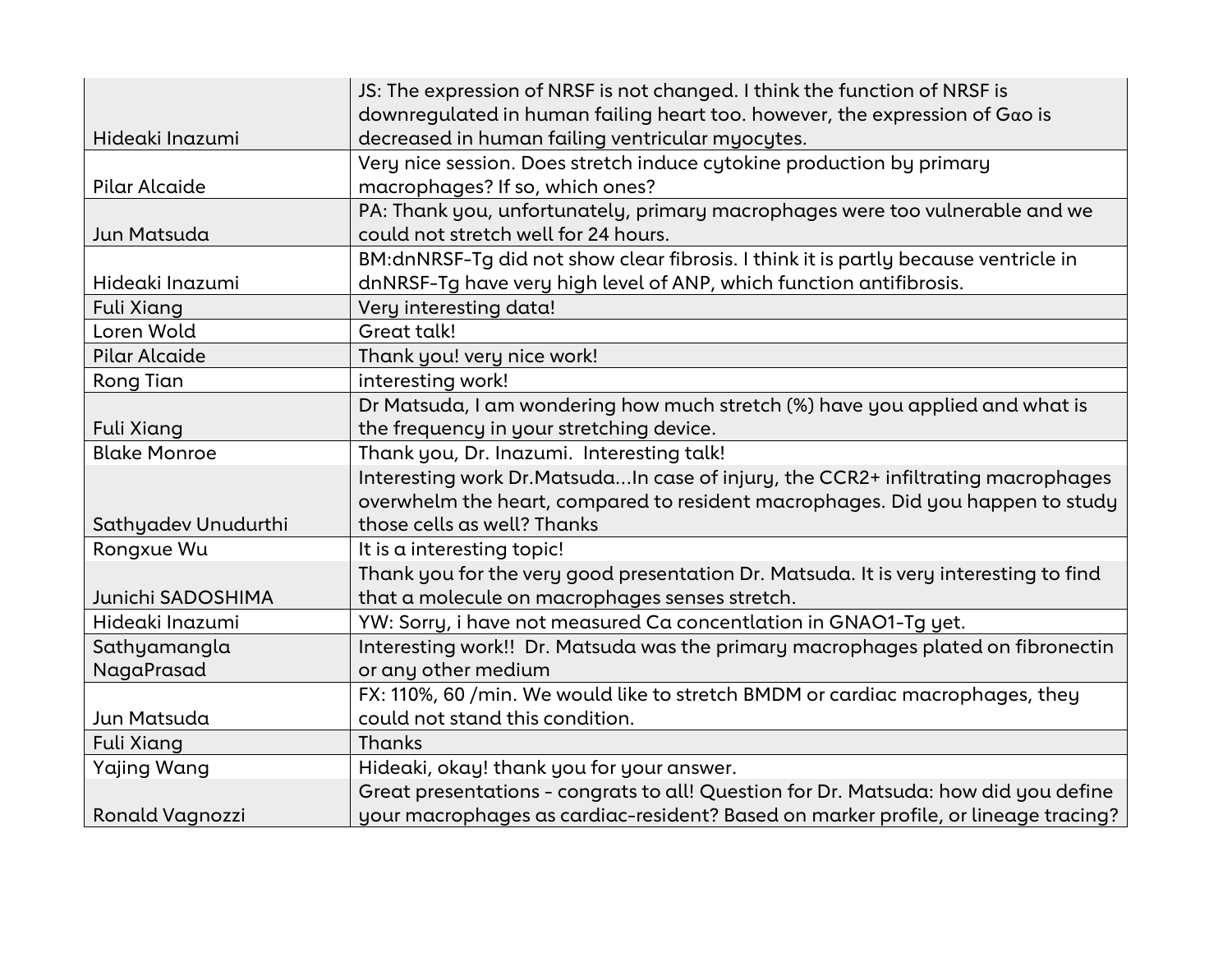|                     | To Dr. Matsuda: nice talk! Do you think Trpv2 is a direct mechanosensor or a         |
|---------------------|--------------------------------------------------------------------------------------|
| <b>Guo Huang</b>    | downstream mediator of a stretch molecular sensor?                                   |
|                     | SU: Thank you. In fact, we mainly studied about Ly6c- resident macrophages. Some     |
| Jun Matsuda         | other researchers tried to injection of Trpv2 KO primary macrophages in MI model.    |
|                     | RV: Thank you. We minced murine heart and sorted cardiac macrophages from the        |
| Jun Matsuda         | heart.                                                                               |
|                     | JB: Sorry, i have not checked gene expression or degree of hypertrophy in multi      |
| Hideaki Inazumi     | point.                                                                               |
|                     | Thanks for your respose Dr.Matsuda. What was the effect of injecting Trpv2KO         |
| Sathyadev Unudurthi | macrophages in MI heart? Thanks                                                      |
|                     | GH: Thank you. TRPV2 is already reported to be a direct mechanosensor in some        |
| Jun Matsuda         | other cells. And I guess this molecule works as well.                                |
| Hideaki Inazumi     | LW: Thank you!!                                                                      |
|                     | p16 is increased in in aged populationif you KO p16 will you increase the likelihood |
| Lindon Young        | of cancer? p16 is a checkpoint between cyclin D to cyclin E i cell cycle             |
|                     | Dr Matsuda, is the high expression of Trpv2 cardiac macrophage specific? I guess I   |
| <b>Fuli Xiang</b>   | am asking if it is also highly expressed in other organ resident macrophages.        |
|                     | SU: Thank you. I remember they said TRPV2 works inflammative in recruited            |
|                     | macrophages in MI, maybe opposite to cardioprotective effect in our resident         |
| Jun Matsuda         | macrophages.                                                                         |
| Sathyadev Unudurthi | thanks Dr. Matsuda                                                                   |
|                     | Hello Dr. Matsuda, Great job! did you check the expression levels of some            |
|                     | cytokines? I guess some cytokine secreted by macrophage also support cardiac         |
| Jinqi Fan           | function? did you measure the calcium transient? thank you very much                 |
|                     | FX: Thank you. We compared RNA-seq profile among some organ specific                 |
|                     | macrophages, and only cardiac resident macrophages expressed Areg on the             |
| Jun Matsuda         | baseline.                                                                            |
|                     | JF: Thank you. At least, in the Trpv2 cKO mice, the expression of IL-10 was          |
| Jun Matsuda         | suppressed. I haven't checked Ca transient. I will consider about it. Thank you.     |
|                     | Dear Dr. Young. Thank you for your important question. p16 KO mice are known to      |
| Masayoshi Suda      | death by several kind of cancers.                                                    |
| Junichi SADOSHIMA   | All presentations are now open for questions and discussion.                         |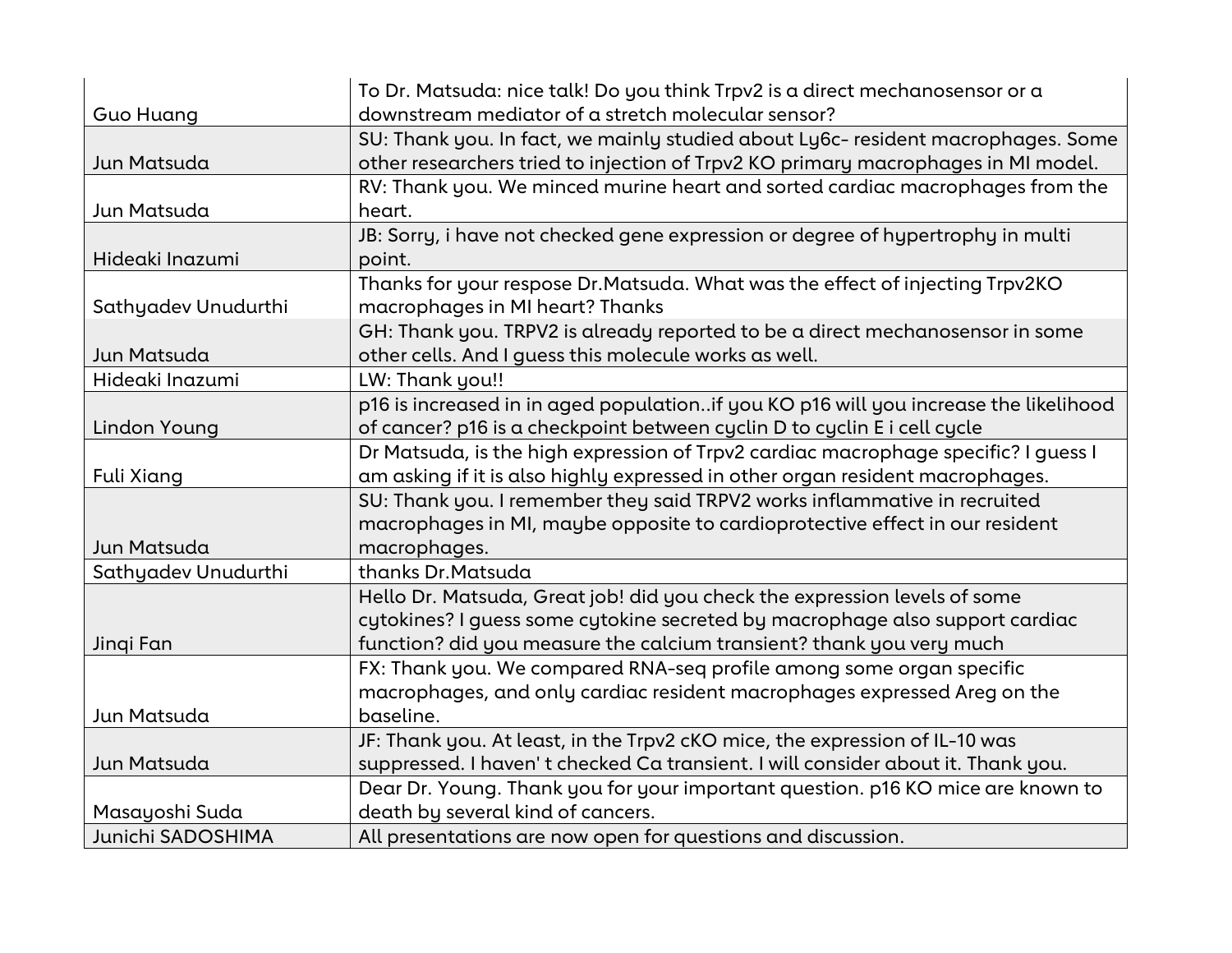| Rajasekaran             | That was an awesome session - Congratulations to all Speakers and Dr. Jun              |
|-------------------------|----------------------------------------------------------------------------------------|
| NamakkalSoorappan       | Sadoshima!                                                                             |
| <b>Rene Packard</b>     | Thank you to all for a very informative session!!                                      |
| <b>Patrick Hsieh</b>    | Dr. Suda, very nice work. How is the SAGP vaccination made?                            |
| Jingi Fan               | Thank you, Dr. Matsuda                                                                 |
| <b>Matthew Stratton</b> | Great Session - thanks for sharing your work                                           |
|                         | SN: Thank you. We use the mixture of collagen and fibronectin. I will consider trying  |
| Jun Matsuda             | again.                                                                                 |
| <b>Fuli Xiang</b>       | Excellent talks. Thank you:)                                                           |
| Yibin Wang              | Very exciting presentations! Great session.                                            |
| Junichi SADOSHIMA       | Masayoshi, Is SAGP expressed exclusively in senescent cells?                           |
|                         | Dr. Matsuda, excellent talk! I was wondering if TRPv2 effects the recruitment of       |
| Jamie Francisco         | other immune cells (neutrophils, CCR2+ monos + macs)?                                  |
| Carl Lee                | Thank you all! Very exciting presentations!                                            |
| Masayoshi Suda          | Thank you Dr. Patrick. Using lipid adjuvant and SAGP peptide.                          |
|                         | Excellent talk Dr. Suda! To follow up on Patrick Hsieh's question? Is there any        |
|                         | indication that such a vaccine would cause the immune system, especially in older      |
| Adrian Arrieta          | mice (or patients1) to attack self?                                                    |
| <b>Patrick Hsieh</b>    | Jun, great session with great talks.                                                   |
|                         | JF: Thank you. In sorting cardiac resident macrophages, we had counted other           |
| Jun Matsuda             | immune cells. But we did not find changes in number.                                   |
| Jamie Francisco         | Thank you!                                                                             |
|                         | Especially as older organisms have been reported to have lower T-reg cell              |
| Adrian Arrieta          | populations.                                                                           |
|                         | Vaccination is an interesting approach but isn't it a little bit risky? Do you see any |
| Junichi SADOSHIMA       | side effect? What happen to cancer?                                                    |
| Abinayaa Rajkumar       | Thank you!                                                                             |
|                         | Thank you. Dr. Sadoshima. We extracted the molecules which expression is very low      |
|                         | in young cells and strikingly high in old cells. So SAGP expression in young cells are |
| Masayoshi Suda          | quite low.                                                                             |
| Adrian Arrieta          | Dr. Matsuda,                                                                           |
| Masayoshi Suda          | Dr. Arrieta. Thank you. Its important point. We have to analyze. Thank you so much.    |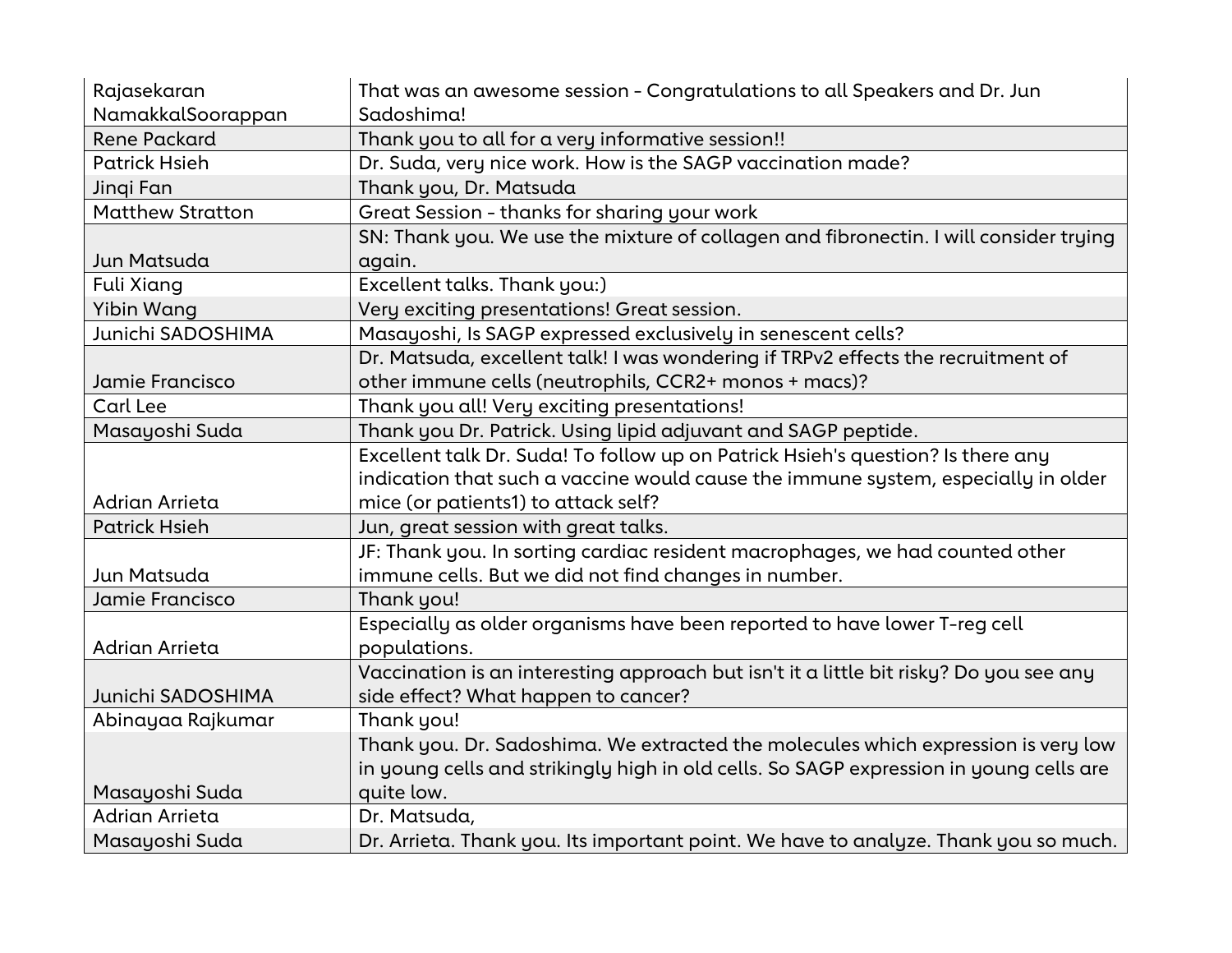|                      | Dr. Kenneth Walsh focuses on macrophages population that have Tet2 mutations                                                                                                                                                                          |
|----------------------|-------------------------------------------------------------------------------------------------------------------------------------------------------------------------------------------------------------------------------------------------------|
|                      | that cause them to be hyper pro-inflammatory. Have you tried your stretch                                                                                                                                                                             |
| Adrian Arrieta       | experiments on this type of macrophage?                                                                                                                                                                                                               |
| Adrian Arrieta       | Thank you Dr. Suda!                                                                                                                                                                                                                                   |
| Luay Boulahouache    | I didn't understand how targeting senescent cells with SAGP can help against<br>atherosclerotic plaque while the data shown in KO shows that % plaque area<br>increased.                                                                              |
| Luay Boulahouache    |                                                                                                                                                                                                                                                       |
|                      | Could someone explain?                                                                                                                                                                                                                                |
| Jun Matsuda          | AA: Thank you. In this work we only used RAW264, as is, with inhibitors, and Trpv2<br>knockdown. Thank you for your sugestion.                                                                                                                        |
| Adrian Arrieta       | Thank you Dr. Matsuda!                                                                                                                                                                                                                                |
|                      | Thank you Dr Sadoshima for organizing such a great session! BTW, congratulations                                                                                                                                                                      |
| <b>Fuli Xiang</b>    | on the award!                                                                                                                                                                                                                                         |
|                      | I think KO promotes survival (increases) senescent cells but senolysis eliminates                                                                                                                                                                     |
| Junichi SADOSHIMA    | them.                                                                                                                                                                                                                                                 |
|                      | Thank you Dr. Sadoshima. Vaccine is cheap way and safe way rather than                                                                                                                                                                                |
|                      | antibody therapy in my opinion. But we need to check side effects. We are now                                                                                                                                                                         |
| Masayoshi Suda       | working on the effect on the cancer. Thank you very much.                                                                                                                                                                                             |
| Junichi SADOSHIMA    | Sorry I am wrong.                                                                                                                                                                                                                                     |
| <b>Kishore Wary</b>  | Enjoyed these presentations. Thank you.                                                                                                                                                                                                               |
| Luay Boulahouache    | No problem Dr. Sadoshima                                                                                                                                                                                                                              |
|                      | Dr. Suda, how would the targeting of senescent cells overexpressing SAGP inhibit<br>the formation of atherosclerotic plates if the deletion of SAGP promotes it? Would it<br>be that senescent cells would still secrete a substance that can promote |
| Luay Boulahouache    | atherosclerotic plaques, so targeting them ends the problem?                                                                                                                                                                                          |
|                      | Than you Boulahouache. It is very complicated. SAGP is a surviving factor and over<br>expression of SAGP somehow attenuated the atherosclesrosis. But SAGP cannot                                                                                     |
| Masayoshi Suda       | reverse senescent cells to normal cells completely. Just help the senescent cells.                                                                                                                                                                    |
|                      | Awesome presentations from Japanese scientists from Japan. ACS is now part of the                                                                                                                                                                     |
| Sakthivel Sadayappan | BCVS session! Thank you the support.                                                                                                                                                                                                                  |
| Sakthivel Sadayappan | Have a wonderful evening!                                                                                                                                                                                                                             |
|                      | Got it, and as you said later in the discussion, it is way better to do senolysis rather                                                                                                                                                              |
| Luay Boulahouache    | than help the cells.                                                                                                                                                                                                                                  |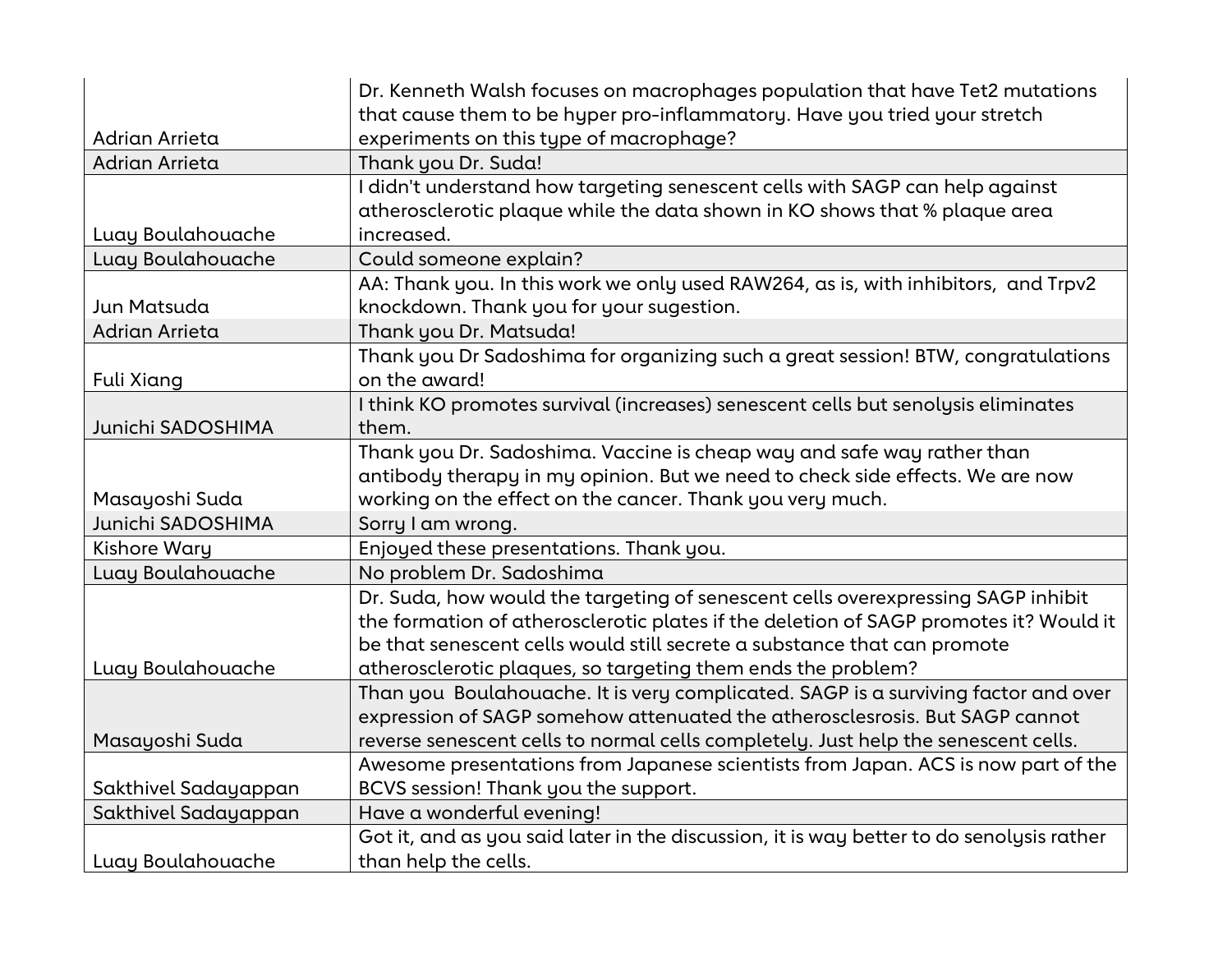|                   | I would like to thank all speakers for excellent presentations. I am proud of you. |
|-------------------|------------------------------------------------------------------------------------|
| Junichi SADOSHIMA | Thank you very much.                                                               |
|                   | Thank you so much for the presentation! It was really well organized and           |
| Luay Boulahouache | informative.                                                                       |
| Junichi SADOSHIMA | If you have more questions and suggestions, please directly contact the authors.   |
| Masayoshi Suda    | Yes that's right.                                                                  |
|                   | Thank you very much for participating in this session. Stay healthy and enjoy the  |
| Junichi SADOSHIMA | rest of the session and the summer. Hope to see you next year.                     |
| Jamie Francisco   | Thank you everyone!                                                                |
| Masayoshi Suda    | Thank you very much professor Sadoshima.                                           |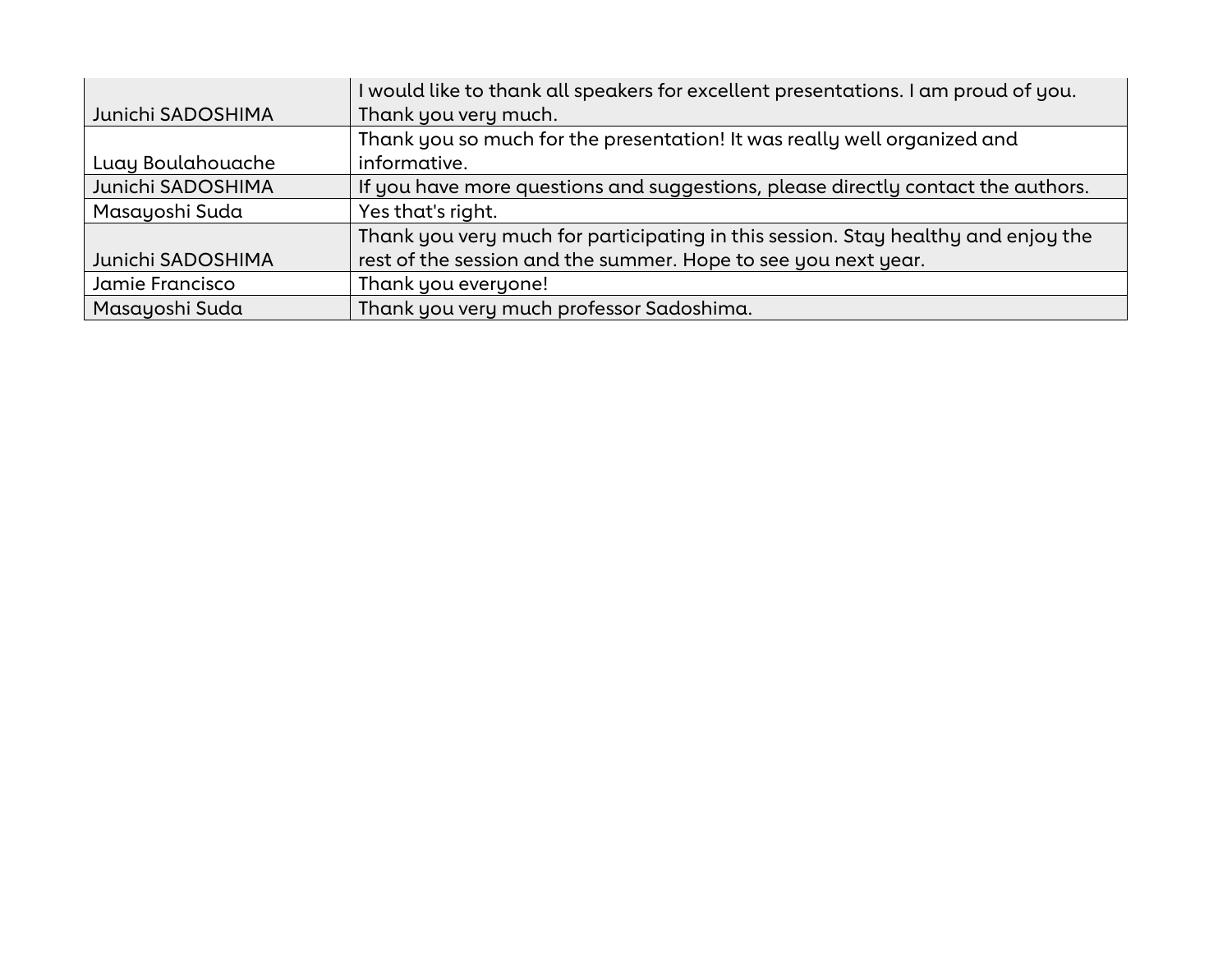# ACS Korean: Cellular and Molecular Mechanisms of Heart Failure

| name                 | message                                                                                |
|----------------------|----------------------------------------------------------------------------------------|
|                      | Welcome! Thank you for joining us. You should be hearing music play as we wait for     |
|                      | the session to begin. If you do not, please submit a support ticket by clicking on the |
| <b>Joe Trusso</b>    | Request Support button located at the bottom left of the player.                       |
| <b>Keith Jones</b>   | how long till this sessions begins?                                                    |
| <b>Keith Jones</b>   | ok                                                                                     |
| Sakthivel Sadayappan | Young-sup, Thank you for moderating the session!                                       |
| Joseph Wu            | Thank you all!                                                                         |
| Ronglih Liao         | Adding my thanks to all involved in organizing this section.                           |
| SuhHee C             | Yes, thank you!                                                                        |
| DanielleJinkwang Kim | Very interesting talk! Dr. Park, how long was the follow up period?                    |
| <b>Jiang Chang</b>   | Thank you Young-sup and good to see you!                                               |
|                      | Hi, wondering which dev stages LPHN2 is required and if its LOF affects heart field    |
| Chulan Kwon          | specification.                                                                         |
| Chulan Kwon          | Any interaction with hopX?                                                             |
| <b>Keith Jones</b>   | nice talk Dr. Park                                                                     |
| <b>Guo Huang</b>     | Nice to "see" you, Chulan.                                                             |
| Chulan Kwon          | Hey Guo                                                                                |
| Mingfu Wu            | Hi Chulan, Good to see you!                                                            |
| Chulan Kwon          | Hey Mingfu! Hope all is well!                                                          |
| Mingfu Wu            | Yes, I am doing fine.                                                                  |
| Rongxue Wu           | I enjoy the section!                                                                   |
|                      | I really appreciate this section, I have been reviewing literature on maturation of    |
|                      | iPSC-CMs through longterm culture, mechanical bioreactors, and electrical pacing,      |
| SuhHee C             | but haven't seen as much from the genetic side                                         |
| <b>Guo Huang</b>     | Can the moderator turn off the music?                                                  |
| Hyun Kook            | Thank you, all organizers and speakers!                                                |
| Guo Huang            | Thank you.                                                                             |
| Rongxue Wu           | Do you see any metabolism change in response to PGC1?                                  |
| <b>Guo Huang</b>     | Nice talk, Chulon!                                                                     |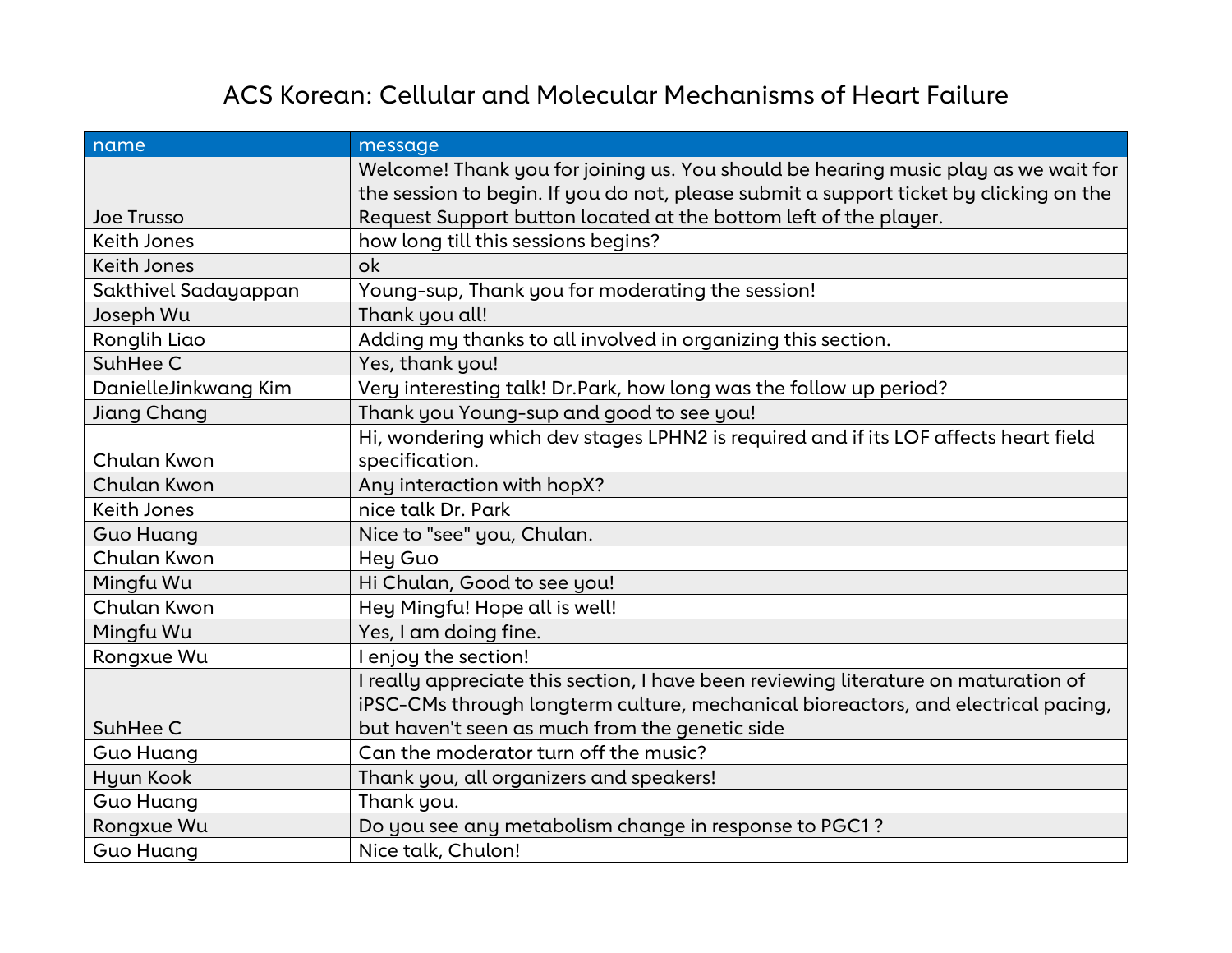| David Paik                  | Great talk Dr. Kwon!                                                                   |
|-----------------------------|----------------------------------------------------------------------------------------|
| Stephanie Padula            | Really great talk!                                                                     |
| SuhHee C                    | Thank you Dr. Kwon!                                                                    |
| Mingfu Wu                   | Innovating work, Chulan!                                                               |
| Sakthivel Sadayappan        | Congrats Korean scientists!!! Nice talk Dr. Kwon!                                      |
| Chulan Kwon                 | Thank you all                                                                          |
| <b>Emmanouil Tampakakis</b> | Great talks!                                                                           |
|                             | Thank you for the talk Dr. Kwon. Question, how easily can your new LP-FACS             |
| David Wolfson               | technique be implemented for adult cardiomyocyte flow                                  |
|                             | Note that ACS Korean Session is now part of the BCVS. Thank you for your excellent     |
| Sakthivel Sadayappan        | support. We look forward to organize this again next year in Chicago.                  |
| Venkata Garikipati          | <b>Great Session!</b>                                                                  |
| Jingi Fan                   | <b>Great talk</b>                                                                      |
| Rongxue Wu                  | <b>Great talk Chulan!</b>                                                              |
| Chulan Kwon                 | To Rongxue-Yes, oxygen consumption rate goes up.                                       |
| <b>Taejeong Song</b>        | Appreciate nice talk dr. Kwon.                                                         |
|                             |                                                                                        |
| Chulan Kwon                 | Didn't know you are here ET                                                            |
| David Paik                  | $\ddot{\bullet} \dot{\bullet}$                                                         |
|                             | Great work Dr. Kwon! I am curious if all of the results presented were in mouse cells? |
| <b>Austin Feeney</b>        | Are human stem cell based studies underway?                                            |
| Rongxue Wu                  | Thank you, Kwon                                                                        |
| Katherine Yutzey            | Do you have any ideas of what induces PGC1 after birth?                                |
|                             | To David - LP-FACS is very user friendly and enables sorting adult CMs. Please check   |
| Chulan Kwon                 | our paper.                                                                             |
| Ronglih Liao                | THANK YOU to all speakers for wonderful lectures                                       |
| David Wolfson               | Great! Will check it out tonight. Thank you Dr. Kwon                                   |
| Chulan Kwon                 | Hi Katherine,                                                                          |
| Chulan Kwon                 | It could be CREB.                                                                      |
|                             | Outstanding seminar. Can you comment on the relationship between PGC1/PPAR             |
| <b>Dominic DelRe</b>        | and Yap1? Thank you.                                                                   |
| Chulan Kwon                 | Dominic - Thx for asking.                                                              |